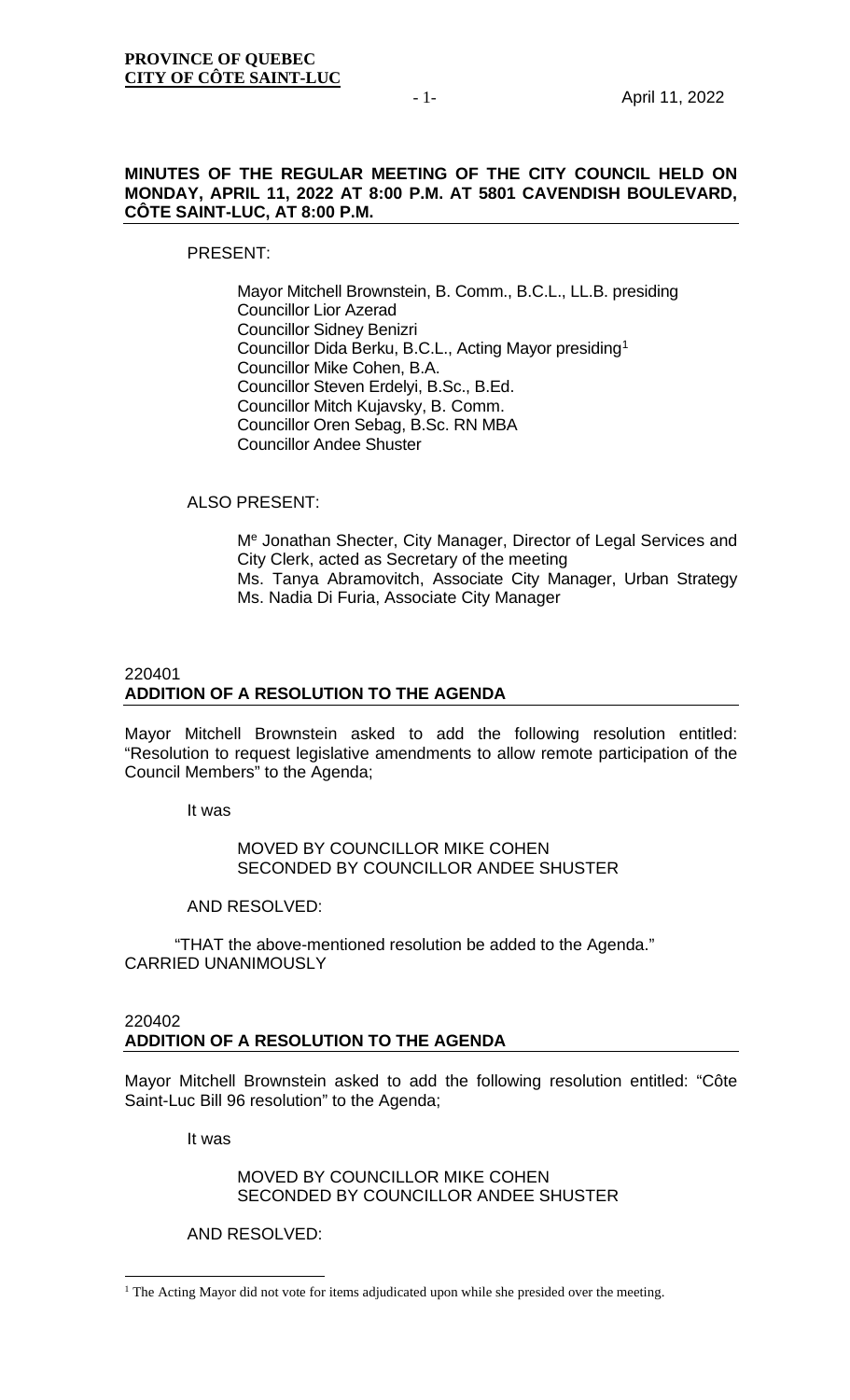"THAT the above-mentioned resolution be added to the Agenda." CARRIED UNANIMOUSLY

## **MAYOR MITCHELL BROWNSTEIN INTRODUCED A RECOGNITION VIDEO FOR OUTSTANDING CONTRIBUTION AS A COMMUNITY PARTNER DURING THE PANDEMIC**

220403

## **RESOLUTION TO REQUEST LEGISLATIVE AMENDMENTS TO ALLOW REMOTE PARTICIPATION OF THE COUNCIL MEMBERS:**

WHEREAS Ministerial Order 2020-029, taken on April 26, 2020, authorized the remote participation of elected officials in municipal council meetings as well as in public consultation assemblies due to the state of the declared public health emergency throughout Quebec;

WHEREAS Ministerial Order 2022-024, taken on March 25, 2022, revoked Ministerial Order 2020-029, thus requiring physical presence at municipal council meetings and public consultation assemblies;

WHEREAS the sixth wave of the COVID-19 infections is causing a sharp rise in cases across Quebec;

WHEREAS an elected municipal official is at the heart of municipal democracy and that its presence is essential in order to fulfill his duties and obligations;

WHEREAS the remote work mode promotes the participation of elected officials on the move, work-family balance as well as the possibility of voting at a municipal council meeting even in the event of illness;

WHEREAS experience shows that remote communication is done effectively within the framework of the various council meetings;

It was

## MOVED BY COUNCILLOR ANDEE SHUSTER SECONDED BY COUNCILLOR STEVEN ERDELYI

AND RESOLVED:

 "THAT the Côte Saint-Luc City Council ask the government and the National Assembly of Quebec, by means of a letter addressed to the provincial deputy, to adopt the necessary legislative amendments in order to confer on municipalities the power to determine, by by-law or resolution, the procedures for the remote participation of elected officials in meetings of the municipal council as well as in public consultation assemblies;

THAT a certified copy of this resolution be sent to the MNA of D'Arcy-McGee, Mr. David Birnbaum, to the *ministère des Affaires municipales et de l'Habitation*, to the *Union des Municipalités du Québec* as well as to the Association of Suburban Municipalities." CARRIED UNANIMOUSLY

## **VIDEO REGARDING CAVENDISH EXTENSION – COUNCILLOR DIDA BERKU**

Councillor Dida Berku presented an explanatory video regarding the Cavendish extension.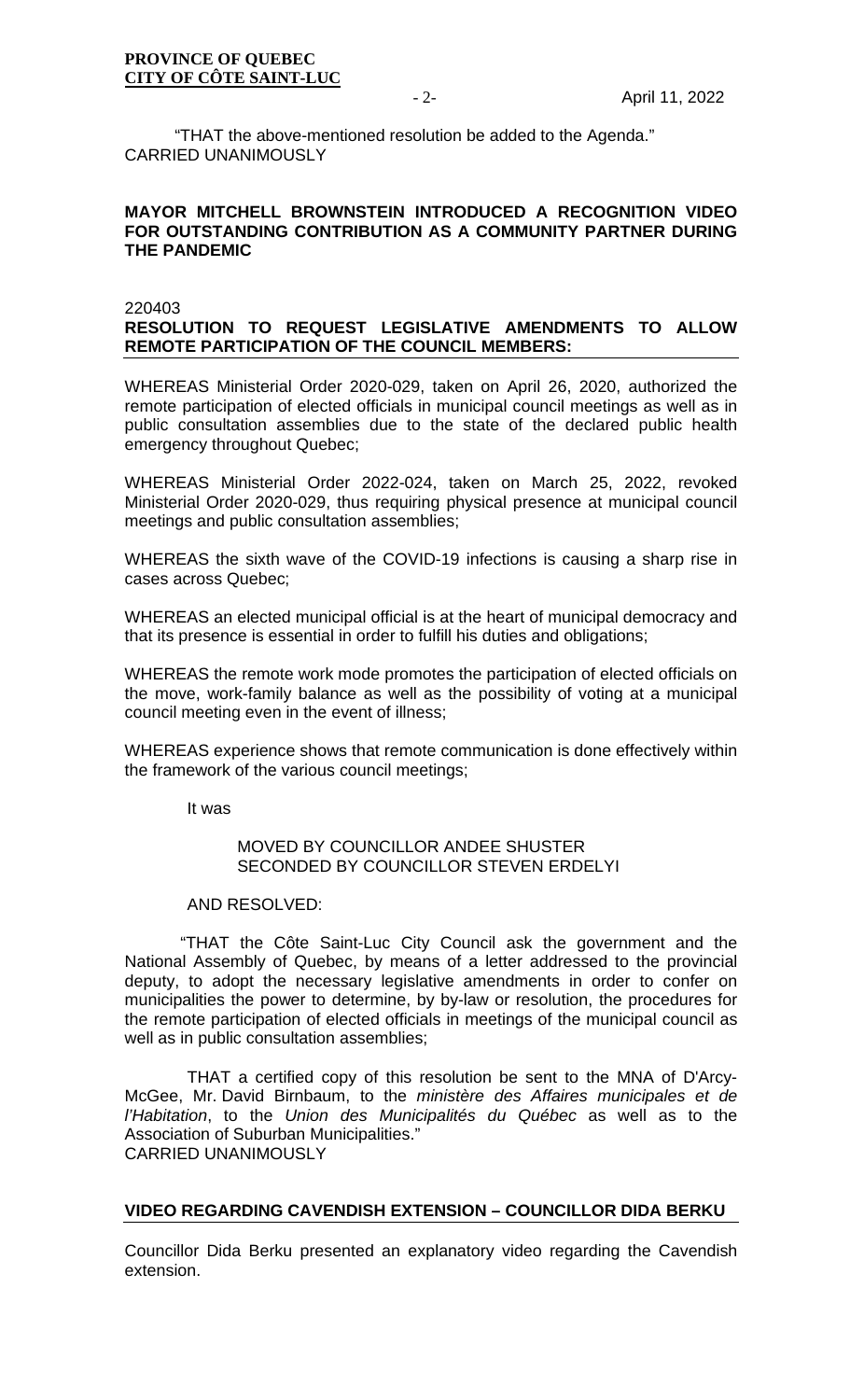## **MOMENT OF SILENCE CONCERNING COVID-19**

Mayor Brownstein asked that a moment of silence be observed for the people who are affected by the COVID-19 virus and those who have passed away due to circumstances related to the pandemic.

## **UPDATE ON COVID-19**

Mayor Brownstein provided an update on the City's situation concerning the COVID-19 pandemic.

## **ACKNOWLEDGEMENT OF DAVID GANDEL**

Mayor Mitchell Brownstein acknowledged David Gandel on receiving the Lieutenant Governor's Seniors Medal.

MAYOR BROWNSTEIN LEFT THE MEETING (BUT PARTICIPATED VIRTUALLY)

## **QUESTION PERIOD**

The question period started at 8:27 p.m. and finished at 8:47 p.m. Eight (8) people submitted questions prior to tonight's meeting, and they were heard.

1) Francesco Palucci

The resident complained regarding motorists who are speeding on Sir Walter Scott and requested that there be traffic-calming measures implemented; to which Councillor Mike Cohen responded that the above request was discussed with the traffic committee, and they have indeed recommended that traffic-calming measures be instituted with Councillor Mitch Kujavsky adding that there are currently temporary speed humps at said location.

2) Norman Goldman

The resident inquired if there is a by-law to regulate unfinished construction projects citing one particular example in the City; to which Mayor Brownstein responded that insofar as the example cited is concerned, although there are no by-laws being violated, the City (via it's Urban Development Department), is currently working with the owner to see how it could assist them.

3) Toby Shulman

The Resident inquired regarding the rental of the City's facilities to celebrate her birthday and inquired about their commensurate fees; to which Mayor Brownstein responded that a representative of the Parks and Recreation Department will communicate with the resident to discuss this matter and foresee possibilities to rent one of the City's facilities.

4) Wibke Scheid

The resident inquired about the City's plan to reduce the accumulation of waste in the appropriate containers located at the Public Works Yard; to which Mayor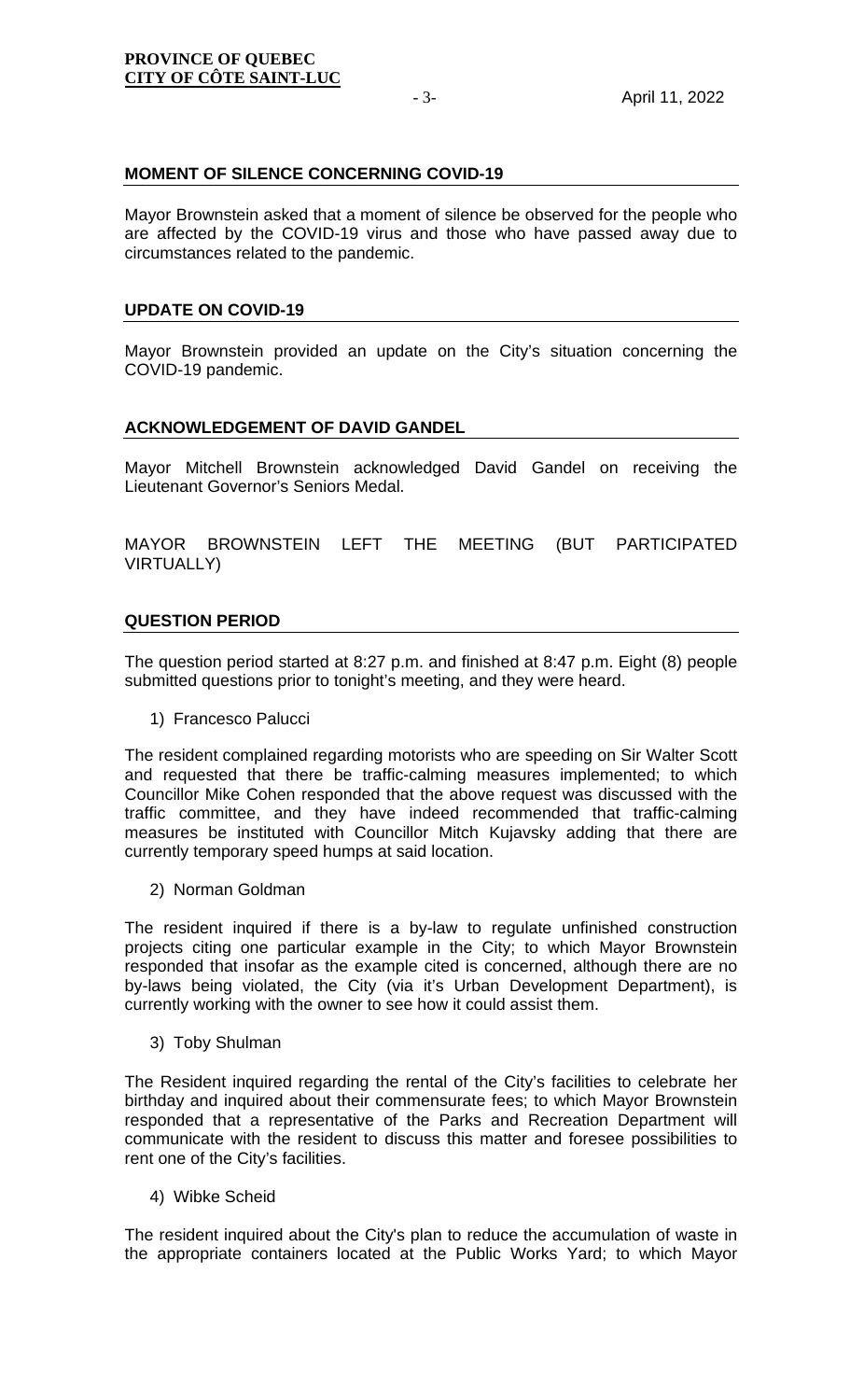Brownstein responded that the Public Works department is currently looking in to the matter.

The resident also inquired on whether there would be a by-law amendment on the usage of small gas-powered engines such as snowblowers and lawnmowers; to which Mayor Brownstein responded that the Public Works department has studied the issue and is currently analyzing the implementation of a by-law concerning leaf blowers but not that specific subject-matter.

5) Marilyn Silverstone

The resident inquired about the possibility of the two (2) lanes to be used by cars for the Cavendish Extension proposal and further wishes to know how the Residents can be of assistance to support this proposal; to which Mayor Brownstein referred the resident to Councillor Berku's response of earlier this evening (along with the presentation of her video).

6) Norman Sabin

The resident requested additional parking spaces on Cavendish Boulevard (near Heywood) to which Mayor Brownstein referred the matter to the Traffic Committee to issue a recommendation and return to him with an answer.

7) Harry Oberman

The Resident complained regarding an obstructed fire lane parallel to the CP tracks; to which Mayor Brownstein stated that the Urban Development Department can look in to the matter and return to him with an answer.

The Resident further inquired about the mobile Covid-19 testing lab which does not have a civic number located at the Décarie Square and may not be following proper protocol; to which Mayor Brownstein stated the issue will be transferred to the appropriate staff members who can return to him with an answer.

8) Josie Mansini

The resident wished to obtain an update on the non-conforming religious institutions in residential areas; to which Mayor Brownstein responded that two (2) items related to zoning by-laws (PPCMOI and draft by-law 2217-JJJ-P2) for the non-conforming religious institutions will be adjudicated upon at tonight's meeting.

#### 220404 **CONFIRMATION OF THE MINUTES OF THE REGULAR MEETING OF COUNCIL DATED MARCH 14, 2022, AT 8:00 P.M.**

It was

## MOVED BY COUNCILLOR MITCH KUJAVSKY SECONDED BY COUNCILLOR ANDEE SHUSTER

## AND RESOLVED:

"THAT the Minutes of the Regular Meeting of Council dated March 14, 2022, at 8:00 p.m. be and are hereby approved as submitted." CARRIED UNANIMOUSLY

COUNCILLOR MIKE COHEN LEFT THE MEETING (BUT PARTICIPATED VIRTUALLY)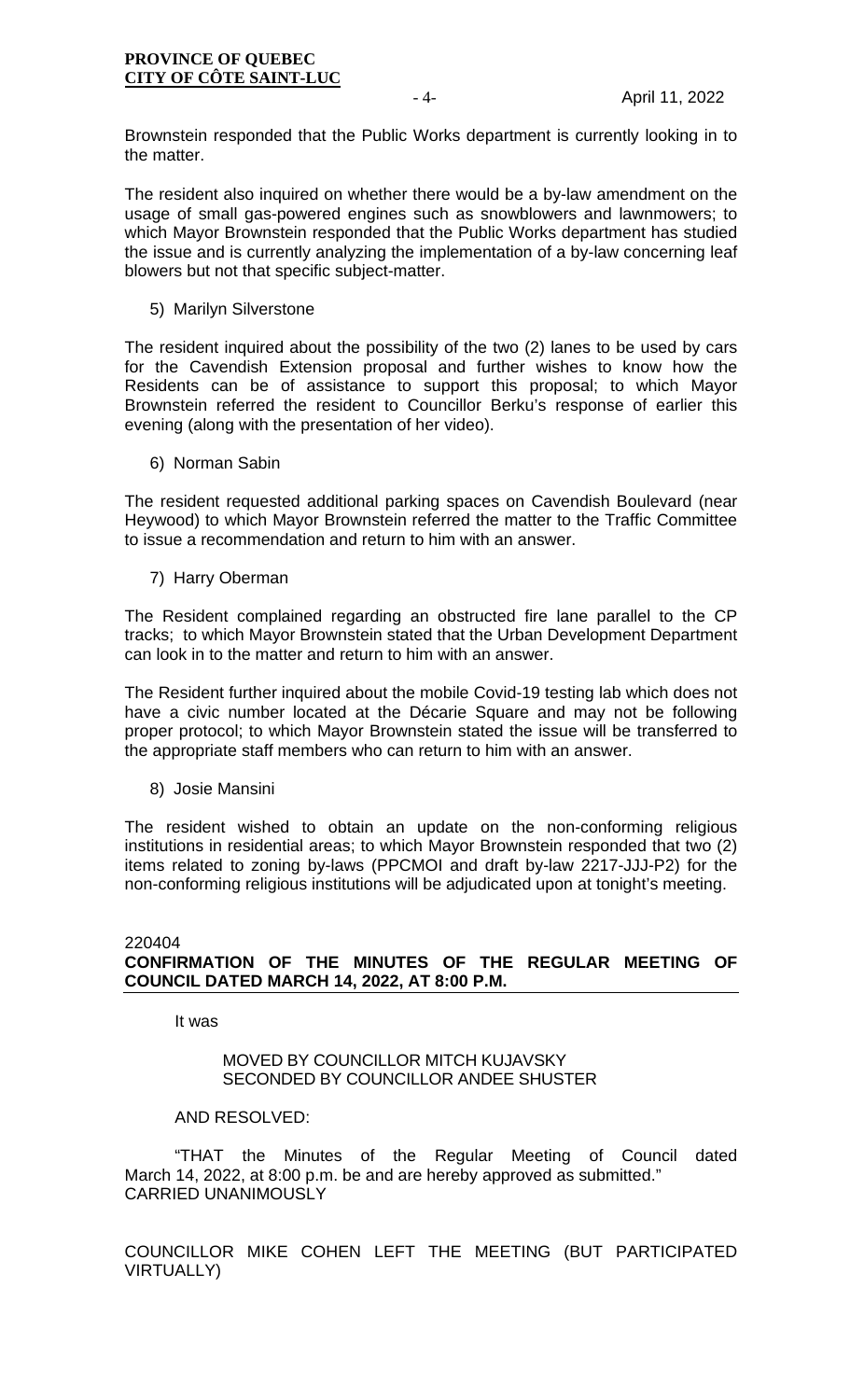#### 220405 **MONTHLY DEPARTMENTAL REPORTS AND COUNCIL REPORTING FOR MARCH 2022**

#### It was

## MOVED BY COUNCILLOR LIOR AZERAD SECONDED BY COUNCILLOR ANDEE SHUSTER

#### AND RESOLVED:

"THAT the monthly departmental reports and council reporting submitted for March 2022 be and are hereby approved as submitted." CARRIED UNANIMOUSLY

## 220406 **CÔTE SAINT-LUC BILL 96 RESOLUTION**

WHEREAS when the *Charter of the French Language*, (C.Q.L.R. chapter C-11) ("Charter") was adopted by the Quebec National Assembly in 1977, it specifically included a preamble which states that the Charter be adopted "in a spirit of fairness and open-mindedness, respectful of the institutions of the Englishspeaking community of Québec, and respectful of the ethnic minorities, whose valuable contribution to the development of Québec it readily acknowledges";

WHEREAS the Côte Saint-Luc City Council ("Council") represents a community where residents preferring to use either the French language or the English language have lived together in peace and harmony;

WHEREAS since the adoption of the Charter, the City of Côte Saint-Luc has been recognized as a bilingual institution under Section 29.1 of the Charter allowing it to provide services in English as well as French;

WHEREAS the Government of Quebec introduced a bill in the National Assembly of Quebec entitled "*Act respecting French, the official and common language of Québec*", known as Bill 96;

WHEREAS the proposed amendments in the original Bill 96 included a shift in several clauses from the requirement of French for written communication to specify that French must be exclusively used for both written and oral communication with no other language allowed for any members of an agency of the civil administration, including cities, and limits availability of written communications in English to those with eligibility to English schools, which will make it more difficult for municipalities to serve people in English and more difficult for many Quebecers to obtain services in the language of their choice;

WHEREAS by making it illegal for two Quebec government or municipal employees to speak to each other in English, even if they are both Englishspeaking, it will further discourage English-speaking Quebecers from applying or working for the Quebec government. According to the 2016 census, English is the first official language spoken by 13.7% of the Quebec population, yet only 1% of Quebec's civil service are English-speaking;

WHEREAS Bill 96 would require an agency of the civil administration to file an annual report to state the number of positions which require knowledge of a language other than French, with the caveat that the Minister Responsible for the French Language may approve, reject or amend these directives;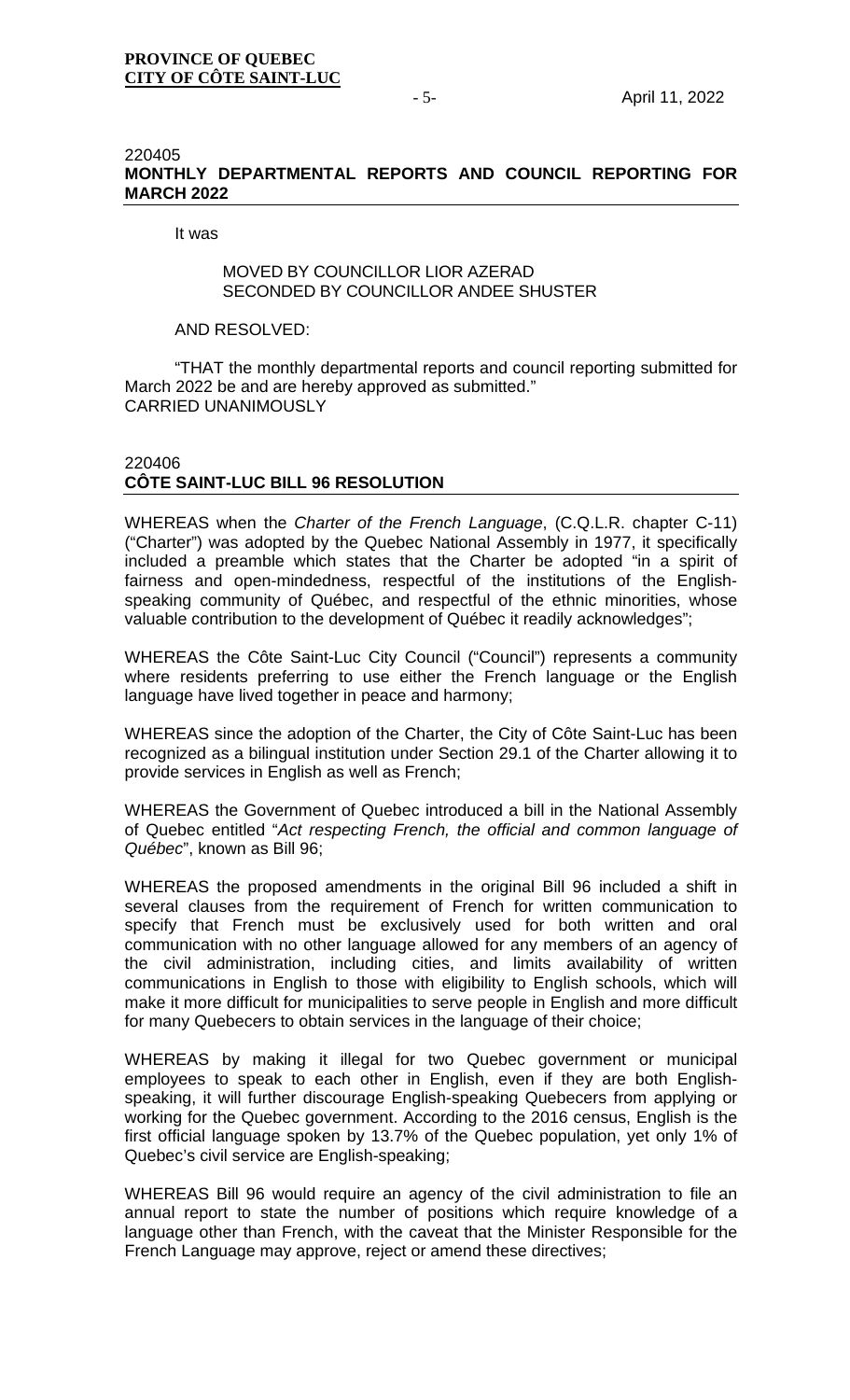WHEREAS Bill 96 will serve as an indirect way to ensure that English-language CEGEPs will be in a perpetual decline. This is accomplished by setting a cap on the percentage of spaces available at English-language CEGEPs, and then setting up a system that will inevitably lower that cap year after year;

WHEREAS the Council adopted a resolution on October 4, 2021 unanimously expressing its strong concerns about the original draft of Bill 96 and asking the Government to withdraw Bill 96 from the order paper and engage in meaningful consultations with the English-speaking community;

WHEREAS the City of Côte Saint-Luc ("City") had hoped the Bill would be improved at Committee but instead the Bill has been made even worse by amendments which further limit the rights of English-speaking Quebecers to function in English in this province and to receive services in their language;

WHEREAS the Bill has now been amended to further limit the ability of municipalities to do things in English even if that is the preference of the person or entity they are dealing with;

WHEREAS the recently proposed amendment at Committee in article 88.0.2. includes a clause that all students attending English-language CEGEPS would be required to take three core courses in French in order to graduate. This requirement will affect the success rate of students and negatively affect their average and put them at a disadvantage when applying to universities. Furthermore, the amendments were made without consulting with Englishspeaking students or CEGEPs;

WHEREAS the number of students enrolled in the English-language public and private schools declined by 61.3% from 256,251 in the 1971-1972 school year to 99,042 in 2019-2020;

WHEREAS Bill 96 will have a further detrimental effect on the number of children being able to attend English schools;

WHEREAS the proposed amendments made at Committee to Bill 96 specify that legal documents of a municipality including employment contracts and contracts with outside parties be produced in French, even if it is not requested by the employee, the outside party, nor the municipality;

WHEREAS the recently proposed amendment made at Committee now includes article 204.29.1. which states that if a municipality is in violation of the Charter, the Minister Responsible for the French Language may unilaterally withhold all their funding from the Quebec Provincial Government which is arbitrary and completely ignores the judicial process and the autonomy of municipalities;

WHEREAS the organizations representing Quebec's English-speaking community are profoundly disturbed by Bill 96;

WHEREAS the Council of the City of Côte Saint-Luc and many of our residents are equally alarmed by provisions of Bill 96, and the proposed amendments thus far from the National Assembly Committee on Culture and Education;

WHEREAS the Association of Suburban Municipalities of which the City of Côte Saint-Luc is part, has vigorously denounced the provision of Bill 96 dealing with municipalities such as Côte Saint-Luc;

WHEREAS on April 6, 2022, the *Union des municipalités du Québec* (UMQ) and the *Fédération québécoise des municipalités* (FQM), together representing all municipalities in Quebec, expressed their strong objection to the recent amendments to Bill 96;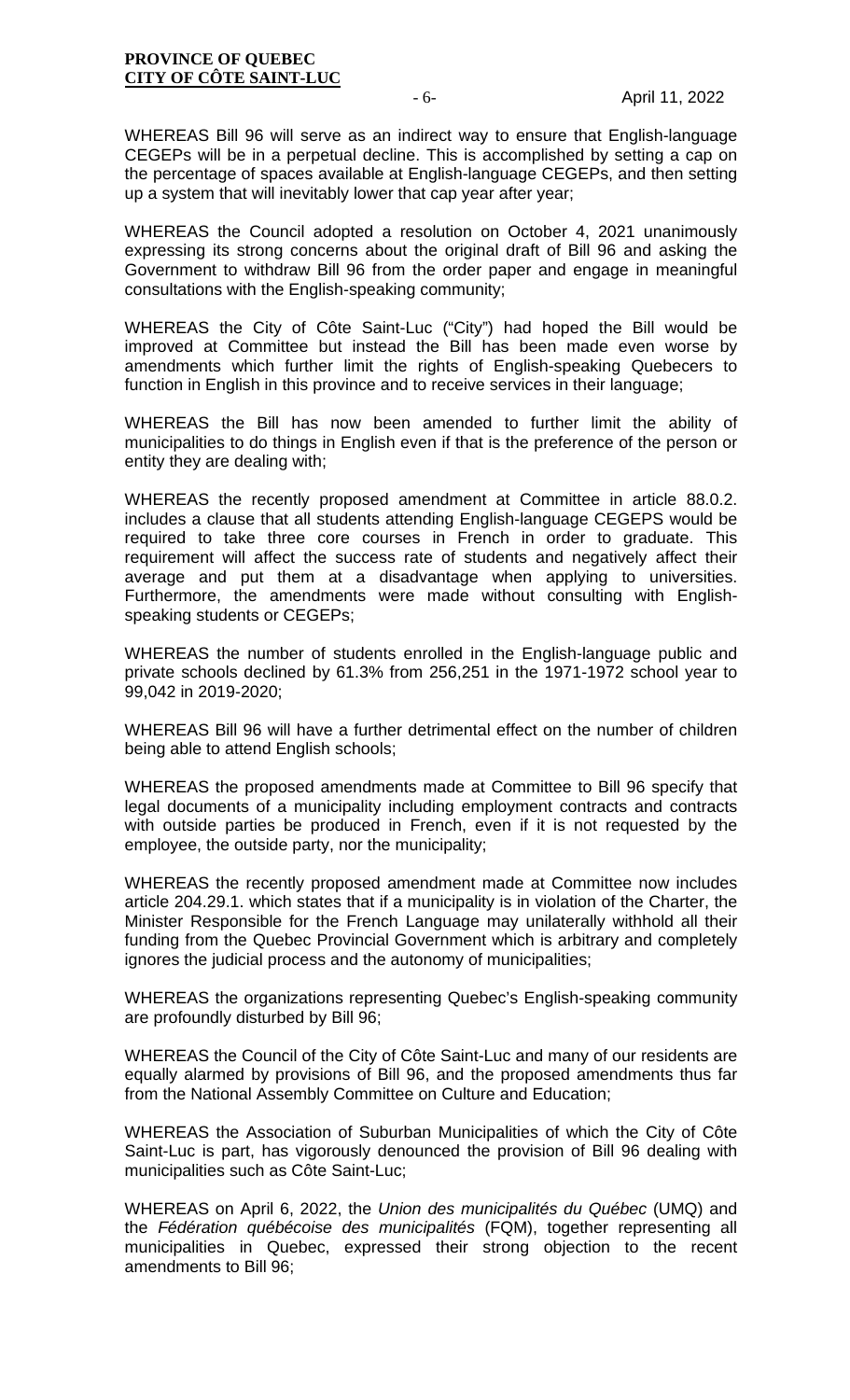WHEREAS Bill 96 will impact on rights, liberties, freedoms and obligations of the residents of the City of Côte Saint-Luc in respect of their ability to use the language of their choice in the public sphere;

WHEREAS language legislation should not cause the minority community to feel fear and that its rights are being diminished without its consent and this feeling is clear today amongst English-speaking Quebecers;

It was

## PROPOSED BY COUNCILLOR STEVEN ERDELYI SECONDED BY COUNCILLOR ANDEE SHUSTER

#### AND RESOLVED:

"THAT the City Council of Côte Saint-Luc again calls on the Government of Quebec to remove Bill 96 from the order paper and meaningfully consult with the English-speaking community of Quebec and associations such as the QCGN that represent the community before putting forward any legislation that would serve to amend the Charter of the French Language;

THAT the City Council of Côte Saint-Luc further expresses its view that many of the amendments contained in Bill 96 and further amendments at the National Assembly Committee on Culture and Education are in clear contravention of the spirit of fairness and open-mindedness, and are not respectful of the English-speaking community of Quebec, as per the preamble and spirit of the existing Charter of the French Language;

THAT the City Council of Côte Saint-Luc calls on the Government of Quebec to consult with the *Barreau du Québec* and constitutional experts prior to bringing forward new legislation in order to ensure that rights granted to residents of Quebec under the Quebec Charter of Human Rights and Freedoms, the Canadian Charter of Rights and Freedoms, and the Canadian constitution are not abridged by any modifications to the Charter of the French Language;

THAT the City of Côte Saint-Luc calls on the Government of Quebec to commit to not preemptively use the notwithstanding clause in this legislation and to commit that the Charter of the French Language remains subject to the Quebec Charter of Human Rights and Freedoms;

THAT The City of Côte Saint-Luc will vigorously oppose modifications of the Charter of the French Language including but not limited to those which:

- Create extra bureaucratic costs and paperwork for multiple levels of the Quebec Government, municipal bodies and private companies;
- Further discourage English-speaking Quebecers to apply to work for the Quebec civil service;
- Reduce the ability of residents and city employees to get access to services in the language of their choice;
- Impose draconian penalties including cutting all provincial funding if municipalities serve residents in the language of their choice or allow workers to communicate amongst themselves in a language other than French;
- Further reduce the ability of our residents and the residents of Quebec to receive an education in English and could affect their future professions and livelihood;
- Further reduce the rights of bilingual institutions such as cities to operate in English as well as French.

THAT The City of Côte Saint-Luc directs its City Clerk to send copies of this resolution to all of members of the National Assembly of Quebec including the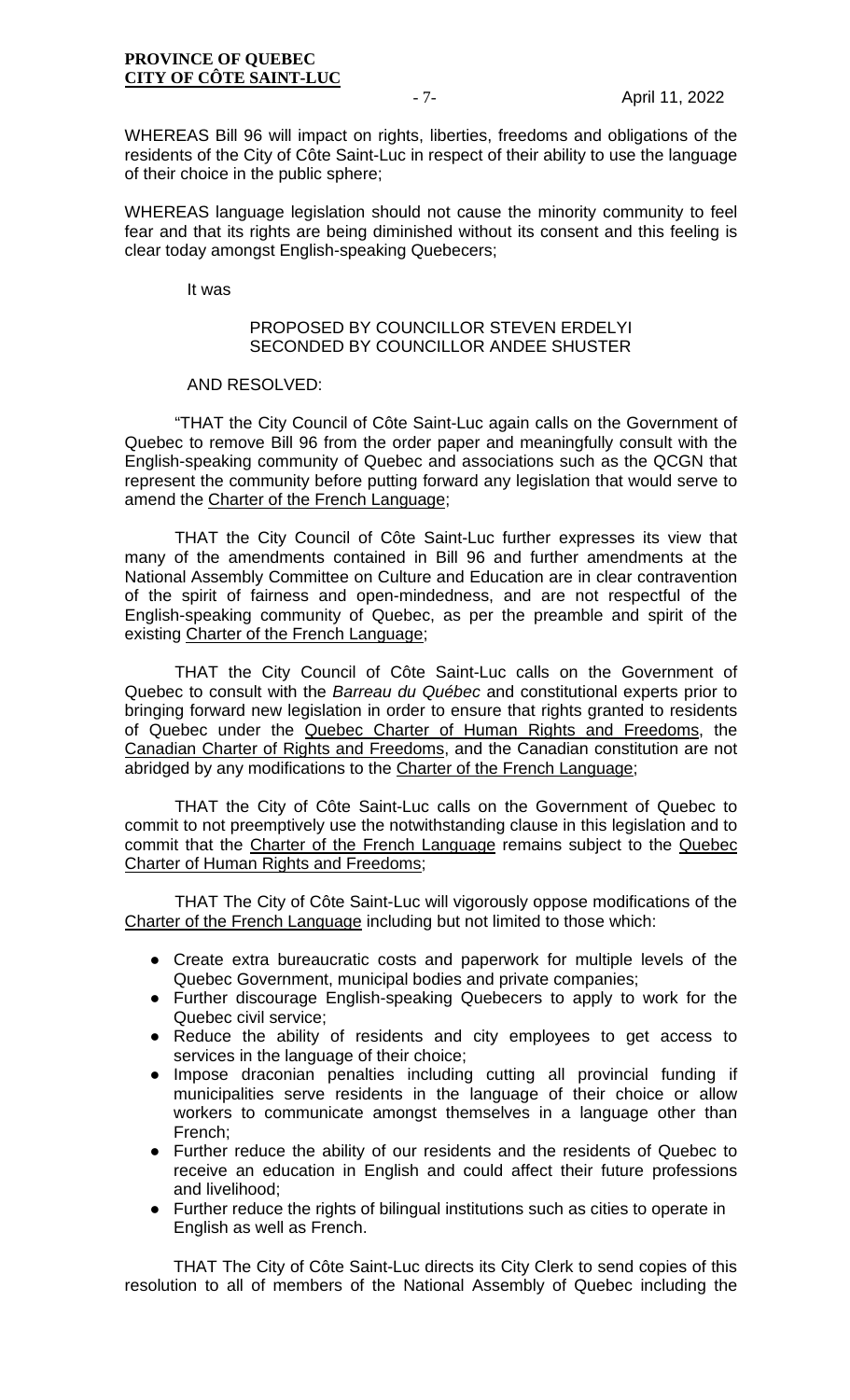Member of the National Assembly for D'Arcy McGee, to all other municipalities in the Montreal Metropolitan Community, to the Member of Parliament for Mount Royal, to the federal Minister of Official Languages, to the Commissioner of Official Languages of Canada, to the *Union des municipalités du Québec* (UMQ), to the *Fédération québécoise des municipalités* (FQM) and to the Federation of Canadian Municipalities (FCM)." CARRIED UNANIMOUSLY

#### 220407

## **LIBRARY – AWARDING OF A CONTRACT FOR THE PURCHASE OF A NEW INTEGRATED LIBRARY SYSTEM (K-39-22)**

WHEREAS the City of Côte Saint-Luc ("City") wishes to award a contract for the purchase of a new integrated library system;

WHEREAS as per Article 12.1 of the City's By-law concerning contract management, the City is permitted to award a contract by mutual agreement for an amount between \$25,000 and \$100,000, if it is in the best interest of the City (criteria (a));

It was

#### MOVED BY COUNCILLOR SIDNEY BENIZRI SECONDED BY COUNCILLOR MITCH KUJAVSKY

#### AND RESOLVED

"THAT the Côte Saint-Luc City Council hereby awards a contract to Axiell ALM Canada Inc. for the purchase of a new integrated library system for a total amount of \$86,440.00, plus applicable taxes;

THAT Treasurer's Certificate No. 22-0065 dated March 30, 2022, has been issued by the City Treasurer attesting to the availability of funds to cover the above-described expenses.'' CARRIED UNANIMOUSLY

#### 220408

**RESOLUTION TO APPROVE DISBURSEMENTS FOR THE PERIOD OF MARCH 1, 2022, TO MARCH 31, 2022**

It was

#### MOVED BY COUNCILLOR STEVEN ERDELYI SECONDED BY COUNCILLOR ANDEE SHUSTER

#### AND RESOLVED:

"THAT the Côte Saint-Luc City Council approves the list of disbursements for the period of March 1, 2022, to March 31, 2022, for a total amount of \$20,574,985.86 in Canadian Funds;

THAT Treasurer's certificate No. 22-0074 dated April 5, 2022, has been issued by the City Treasurer attesting to the availability of funds to cover the above-described expenses." CARRIED UNANIMOUSLY

220409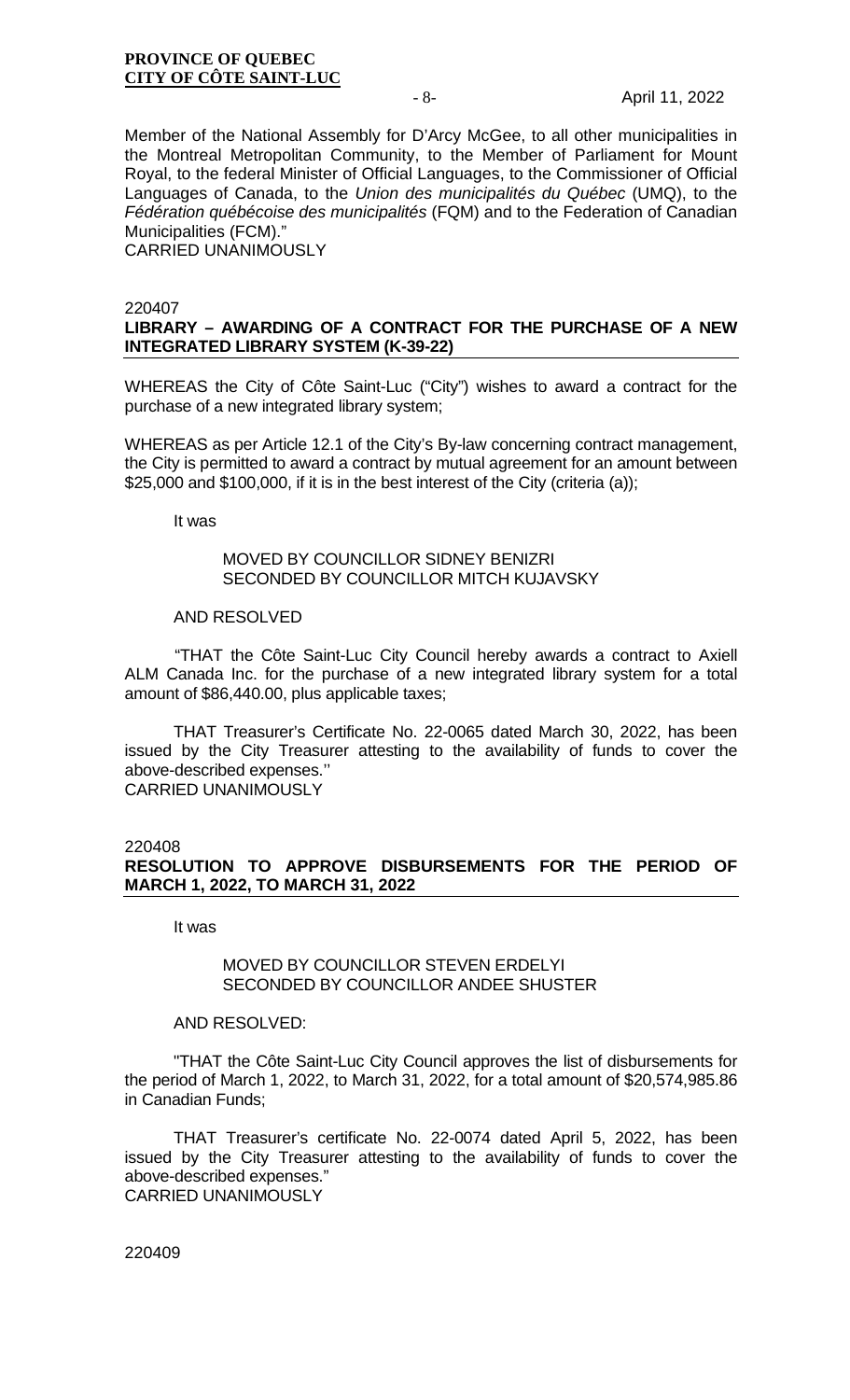### **FINANCE AND INFORMATION TECHNOLOGY SERVICES – AWARDING OF A CONTRACT FOR THE PURCHASE OF TABLETS AND ACCESSORIES FOR PUBLIC SAFETY (K-26-22)**

WHEREAS the City of Côte Saint-Luc ("City") wishes to award a contract for the purchase of tablets and accessories for Public Safety;

WHEREAS the City requested quotes and negotiated with three (3) suppliers who sell this type of product;

WHEREAS as per Article 12.1 of the City's By-law 2497 entitled: "By-law Concerning Contract Management", the City is allowed to award a contract by mutual agreement for an amount between \$25,000 and \$100,000, if it is in the best interest of the City (criteria (a) and (d));

It was

### MOVED BY COUNCILLOR STEVEN ERDELYL SECONDED BY COUNCILLOR ANDEE SHUSTER

#### AND RESOLVED:

"THAT the Côte Saint-Luc City Council hereby awards a contract to Solutions Informatiques Inso Inc. for the purchase of tablets and accessories for Public Safety, for a total amount of \$56,867.85, plus applicable taxes;

THAT the described expenses shall be financed in whole from the City's Working Fund as a non-interest-bearing loan;

THAT the City shall provide, every year, out of its general fund, a sum sufficient to repay the loan back into the Working Fund;

THAT the terms of repayment shall not exceed five (5) years;

THAT Treasurer's Certificate No. 22-0072 dated April 1<sup>st</sup>, 2022, has been issued by the City Treasurer attesting to the availability of funds to cover the above-described expenses.'' CARRIED UNANIMOUSLY

#### 220410 **HUMAN RESOURCES – PUBLIC WORKS - HIRING OF A MECHANIC, PERMANENT POSIITON**

It was

## MOVED BY COUNCILLOR ANDEE SHUSTER SECONDED BY COUNCILLOR SIDNEY BENIZRI

#### AND RESOLVED

"THAT the Côte Saint-Luc City Council approves the hiring of Adrien Leo Cordonnier as a Mechanic, permanent position, effective March 15, 2022;

THAT Treasurer's certificate No.22-0069, dated March 30, 2022, has been issued by the City Treasurer, attesting to the availability of funds to cover the abovedescribed expenses."

CARRIED UNANIMOUSLY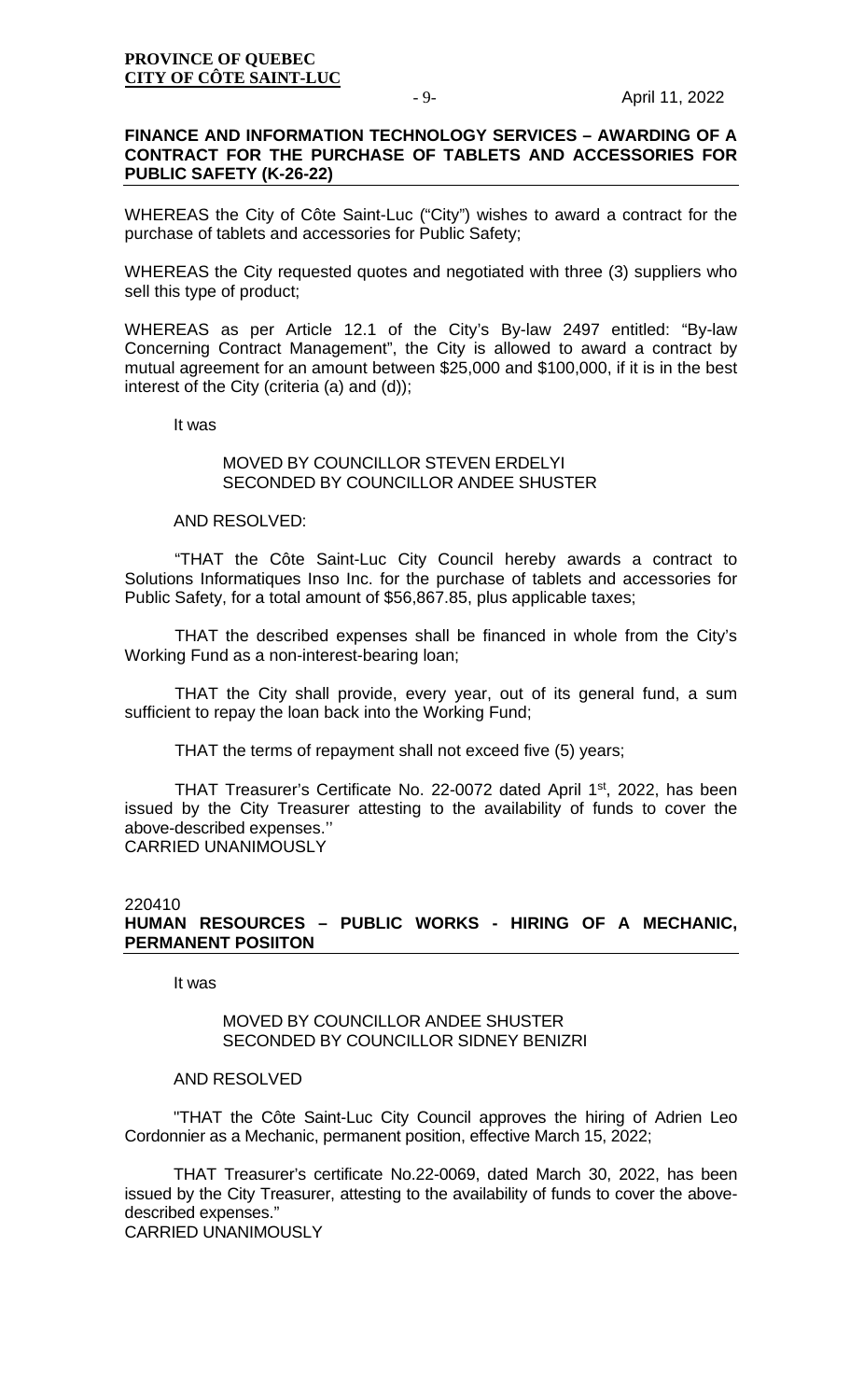#### 220411 **HUMAN RESOURCES – HIRING OF A SECRETARY, ADMINISTRATIVE SERVICES, PERMANENT POSITION**

It was

## MOVED BY COUNCILLOR ANDEE SHUSTER SECONDED BY COUNCILLOR SIDNEY BENIZRI

#### AND RESOLVED

"THAT the Côte Saint-Luc City Council approves the hiring of Nancy Allen as a Secretary, Administrative Services, permanent position, effective March 1st, 2022;

THAT Treasurer's certificate No. 22-0070, dated March 30, 2022, has been issued by the City Treasurer, attesting to the availability of funds to cover the above-described expenses." CARRIED UNANIMOUSLY

#### 220412

## **HUMAN RESOURCES – ELEANOR LONDON CÔTE SAINT-LUC PUBLIC LIBRARY – HIRING OF A LIBRARY CLERK – FULL-TIME, AUXILIARY, WHITE COLLAR POSITION**

It was

## MOVED BY COUNCILLOR ANDEE SHUSTER SECONDED BY COUNCILLOR SIDNEY BENIZRI

#### AND RESOLVED

"THAT the Côte Saint-Luc City Council approves the hiring of Arturo Ramirez as a Library Clerk (full-time, auxiliary, white collar position), effective March 8, 2022;

THAT Treasurer's certificate No. 22-0067, dated March 30, 2022, has been issued by the City Treasurer, attesting to the availability of funds to cover the abovedescribed expenses." CARRIED UNANIMOUSLY

#### 220413

## **HUMAN RESOURCES – ELEANOR LONDON CÔTE SAINT-LUC PUBLIC LIBRARY – HIRING OF LIBRARY CLERK – FULL-TIME, AUXILIARY, WHITE COLLAR, POSITION**

It was

#### MOVED BY COUNCILLOR ANDEE SHUSTER SECONDED BY COUNCILLOR SIDNEY BENIZRI

#### AND RESOLVED

"THAT the Côte Saint-Luc City Council approves the hiring of Oliver Young as a Library Clerk (full-time, auxiliary, white collar position), effective March 14, 2022;

THAT Treasurer's certificate No. 22-0068, dated March 30, 2022, has been issued by the City Treasurer, attesting to the availability of funds to cover the abovedescribed expenses." CARRIED UNANIMOUSLY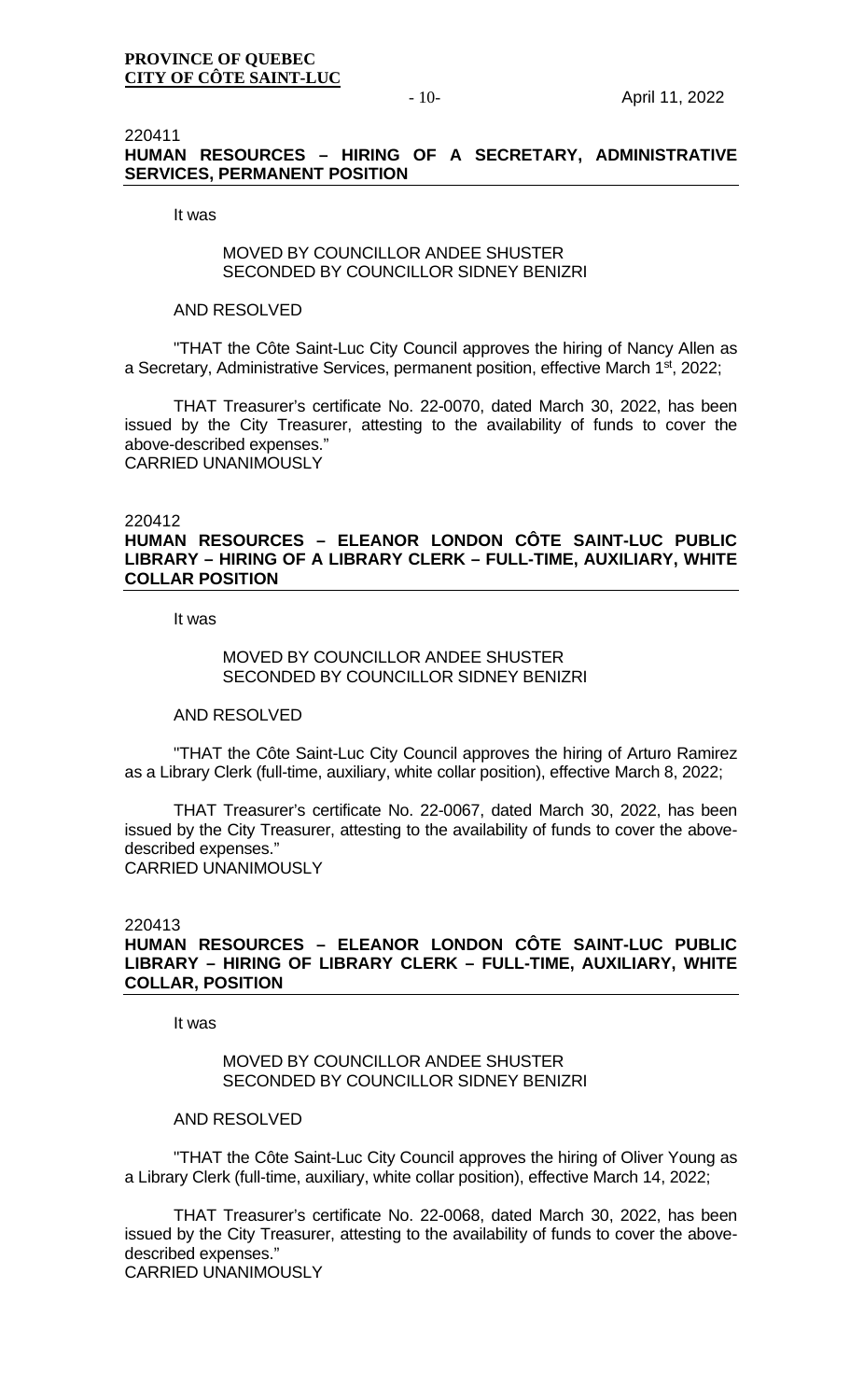### 220414 **HUMAN RESOURCES – PARKS AND RECREATION – HIRING OF WHITE COLLAR, AUXILIARY EMPLOYEES**

It was

## MOVED BY COUNCILLOR ANDEE SHUSTER SECONDED BY COUNCILLOR SIDNEY BENIZRI

#### AND RESOLVED

"THAT the Côte Saint-Luc City Council approves the hiring of the White Collar, auxiliary employees whose names are listed on the document titled "Auxiliary Employees – White Collars – Hiring", annexed herewith as Annex A, dated April 1<sup>st</sup>, 2022, and that said employees' terms of employment will be as per the conditions of the collective agreement;

THAT Treasurer's certificate No. 22-0073, dated April 4, 2022, has been issued by the City Treasurer, attesting to the availability of funds to cover the above-described expenses." CARRIED UNANIMOUSLY

#### 220415

## **TABLING THE** *COMMISSION MUNICIPALE DU QUÉBEC* **CONFORMITY AUDIT REPORT CONCERNING THE TRANSMISSION OF MUNICIPAL FINANCIAL REPORTS FOR MUNICIPALITIES WITH LESS THAN 100 000 RESIDENTS**

The City Clerk, at tonight's meeting, tabled the *Commission municipale du Québec*'s Conformity Audit Report dated March 2022 concerning the transmission of municipal financial reports for municipalities with less than 100 000 residents.

#### 220416

## **NOTICE OF MOTION – BY-LAW 2398-5 TO BE ENTITLED: "BY-LAW 2398-5 AMENDING BY-LAW 2398 TO REGULATE PARKING AND PUBLIC SAFETY"**

Councillor Lior Azerad gave Notice of Motion that By-Law 2398-5 to be entitled: "By-law 2398-5 amending By-law 2398 to regulate parking and public safety" will be presented at a later meeting for adoption.

Councillor Lior Azerad mentioned the object and scope of By-Law 2398-5 to be entitled: "By-law 2398-5 amending By-law 2398 to regulate parking and public safety".

## 220417

## **TABLING OF DRAFT BY-LAW 2398-5 ENTITLED: "BY-LAW 2398-5 AMENDING BY-LAW 2398 TO REGULATE PARKING AND PUBLIC SAFETY"**

Councillor Lior Azerad tabled draft By-Law 2398-5 entitled: "By-law 2398-5 amending By-law 2398 to regulate parking and public safety".

220418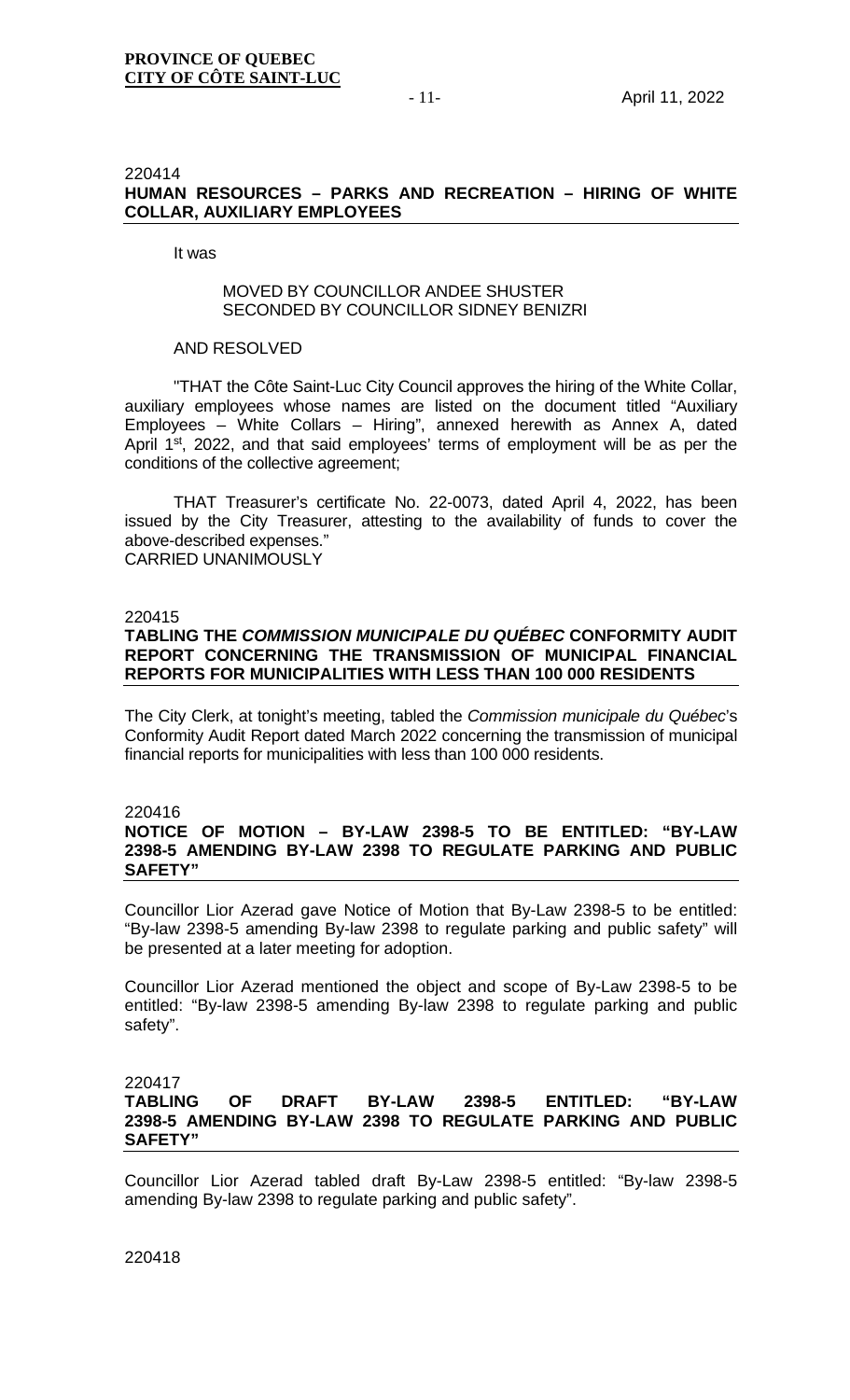## **PUBLIC WORKS - DESIGNATION OF A REPRESENTATIVE TO LEAD THE SUBMISSION OF A JOINT MULTI-CITY APPLICATION TO THE GOVERNMENT OF CANADA'S 2 BILLION TREE PROGRAM (K-37-22)**

WHEREAS in the Fall 2020 Economic Statement, the federal government announced a funding program of up to \$3.2 billion over 10 years, beginning in 2021-2022, to meet its commitment to plant 2 billion trees ("2GA Program"). The pledge is part of a comprehensive approach to natural climate solutions led by the Minister of Natural Resources, with the support of the Minister of Environment and Climate Change and the Minister of Agriculture and Agri-Food Canada;

WHEREAS the 2GA Program provides funding to support tree planting projects, but does not directly provide trees or seedlings to applicants; it is the responsibility of the applicant to procure them;

WHEREAS the 2GA Program will establish a rolling application intake process with several review processes per year in 2022. There is not yet a set schedule for the calls for proposals;

WHEREAS the 2GA Program supports tree planting activities beyond those legally required, focusing on new tree planting projects and additions to existing projects that would not have otherwise occurred;

WHEREAS the application may include tree planting in rural or urban areas, on public lands, with aboriginal partners or private landowners, or any combination of these;

WHEREAS joint applications from multiple applicants may be submitted;

WHEREAS funding agreements will only be signed with one entity as the primary recipient; therefore, joint applications must specify who will be the primary partner;

WHEREAS tree planting projects will support three project streams: the mass planting stream, the urban/suburban stream, and a limited small project stream;

WHEREAS proposed projects must meet the minimum planting requirements of their respective component:

- Funding for mass planting over 500,000 trees per year;
- Funding for small-scale planting over 50,000 trees per year;
- Funding for urban/suburban planting over 10,000 trees per year;

It was

## MOVED BY COUNCILLOR SIDNEY BENIZRI SECONDED BY COUNCILLOR STEVEN ERDELYI

#### AND RESOLVED:

"THAT the Council of the City of Côte Saint-Luc hereby designate Mr. Andrew Duffield, Director of Sustainable Development for the City of Beaconsfield, as a designated representative to lead the development of a joint multi-city application for funding to the 2 Billion Tree Program. The City of Côte Saint-Luc agrees to provide Mr. Andrew Duffield with access to all necessary information and support required to complete the application;

THAT a copy of this resolution be forwarded to the City of Beaconsfield." CARRIED UNANIMOUSLY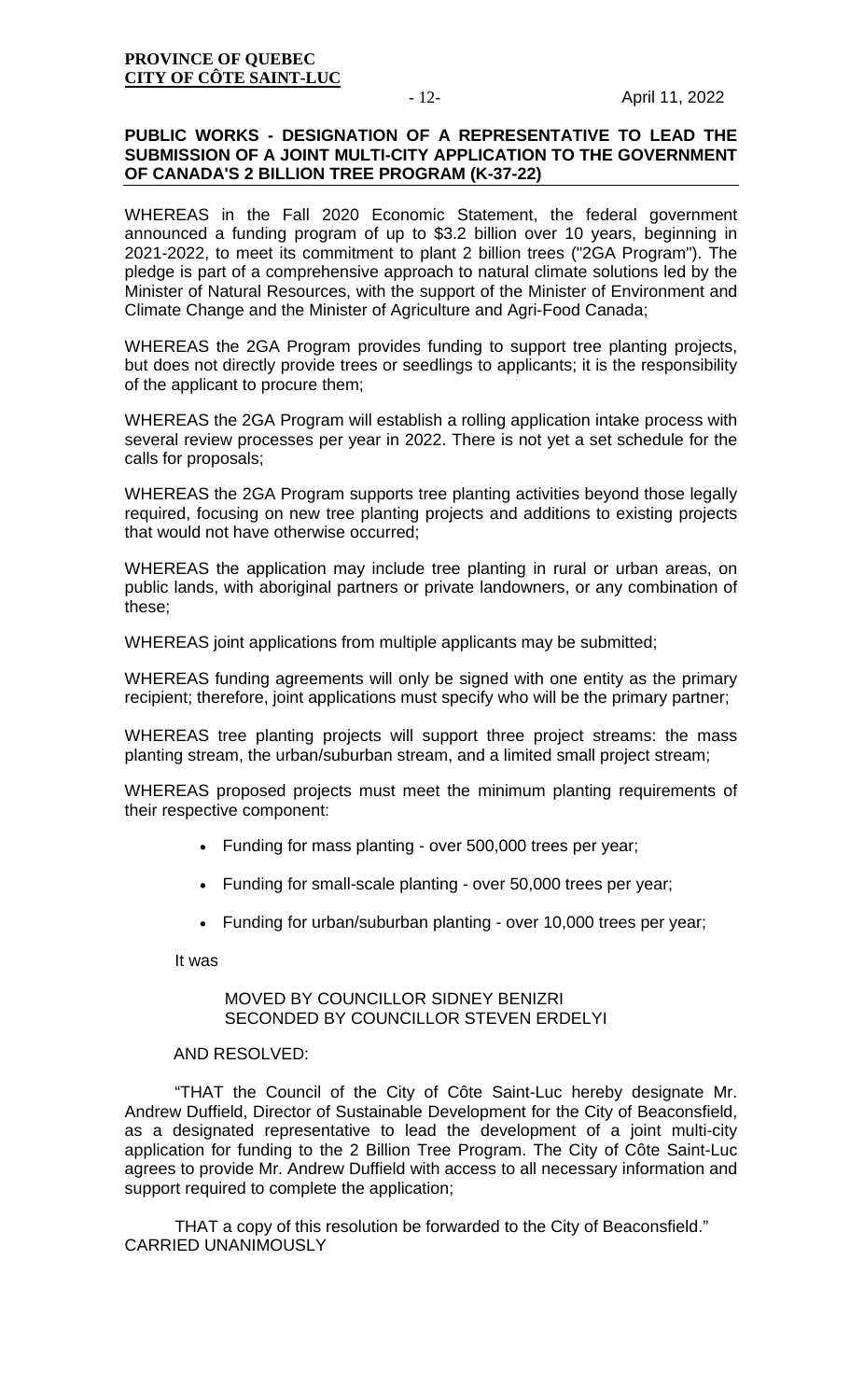#### 220419

## **BY-LAW 2580 ENTITLED: "BY-LAW 2580 READOPTING THE CODE OF ETHICS AND GOOD CONDUCT FOR THE EMPLOYEES OF THE CITY OF CÔTE SAINT-LUC" - ADOPTION**

WHEREAS the City of Côte Saint-Luc ("City") wishes to adopt a by-law readopting the Code of Ethics and Good Conduct for the employees of the City of Côte Saint-Luc;

WHEREAS during the regular Council meeting held on March 14, 2022, a notice of motion was given and a draft by-law was tabled;

WHEREAS between March 15<sup>th</sup> and March 24<sup>th</sup> of 2022, all City employees received a mandatory training based on the revised by-law and a copy of the draft by-law;

WHEREAS the forgoing satisfies the steps required for the adoption of By-Law 2580;

It was

#### MOVED BY COUNCILLOR STEVEN ERDELYI SECONDED BY COUNCILLOR ANDEE SHUSTER

#### AND RESOLVED:

"THAT By-law 2580 entitled: "By-Law 2580 readopting the Code of Ethics and Good Conduct for the Employees of the City of Côte Saint-Luc" be and is hereby adopted." CARRIED UNANIMOUSLY

#### 220420

## **URBAN DEVELOPMENT – AWARDING OF A CONTRACT FOR SIDEWALK RECONSTRUCTION AND REPAIRS (C-06-22)**

WHEREAS the City of Côte Saint-Luc ("City") issued a public call for tenders under tender No. C-06-22 for the reconstruction and repairs of City sidewalks, and received four (4) bids;

WHEREAS Cojalac Inc. was the lowest conforming bidder;

WHEREAS Article 3-5, paragraph 7[2](#page-12-0), of By-Law 2088 entitled: "Consolidated building By-Law of the City of Côte Saint-Luc" stipulates that the City is responsible to repair the damages caused to the sidewalks by residents or contractors due to construction on their property ("Private portions of sidewalks");

WHEREAS these repairs are executed by the same contractor and at the same unit prices as the rest of the City sidewalks ("Public portions of sidewalks");

<span id="page-12-0"></span> $2$  The following paragraph in the by-law clarifies that while the repairs are performed by the City the interested parties must assume the costs: "7. All repairs to pavement, sidewalk and City property, shall be made by the City, and paid with the deposit as specified in the preceding articles. In the case that such repair works, maintenance, inspection and supervision shall cost more than the amount deposited, the City shall charge the difference to the interested parties. In calculating the charges, the City Engineer or his representative shall take into consideration the restoration of the pavement, sidewalk and City property, to their original condition".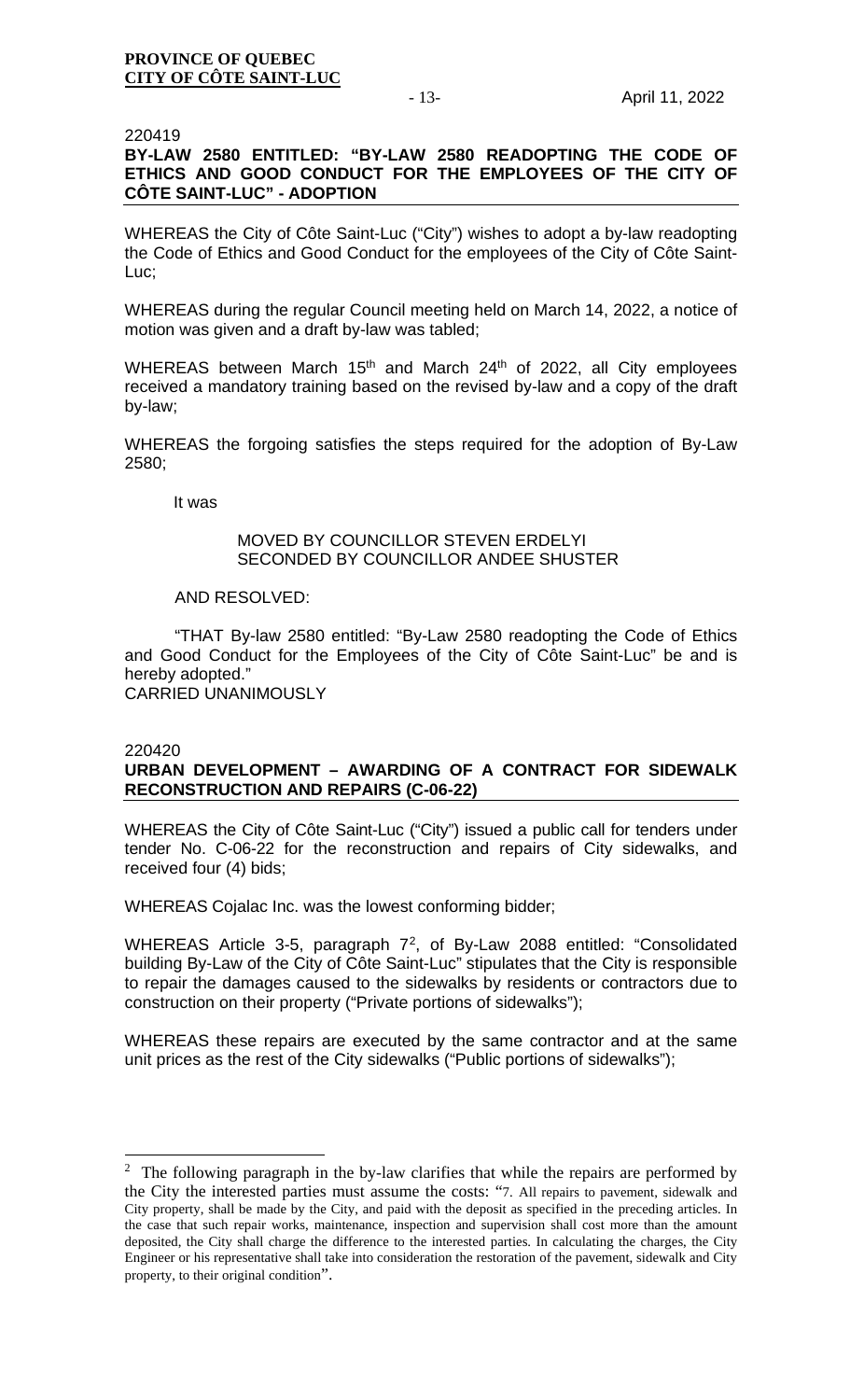WHEREAS the cost for the Private portions of sidewalks is financed from the City's operational budget and ultimately reimbursed by said residents and/or contractors, having a nil effect on the City's expenses;

WHEREAS the cost for the Public portions of sidewalks is financed from the City's capital expenditure budget;

It was

## MOVED BY COUNCILLOR MITCH KUJAVSKY SECONDED BY COUNCILLOR LIOR AZERAD

#### AND RESOLVED:

"THAT the Côte Saint-Luc City Council ("Council") hereby awards a contract for sidewalk reconstruction and repairs to Cojalac Inc., in accordance with the terms of the tender No. C-06-22, for up to a maximum of \$555,005.67, plus applicable taxes;

THAT furthermore, the Council may consider an amount of 10%, plus applicable taxes, for potential repairs of the Private portions of sidewalks, as needed;

THAT the described expenses shall be financed as follows:

- \$555,005.67 from loan By-laws 2541, 2560 and 2584 for the Public portions of sidewalks;
- Up to \$55,500.00 from the City's operational budget for the Private portions of sidewalks;

THAT the awarding of the aforementioned contract was subject to the approval of loan by-law 2584[3](#page-13-0) by the *Ministère des Affaires municipales de l'Habitation*;

THAT the City Treasurer has issued Treasurer's Certificate No. 22-0064 on March 31, 2022, attesting to the availability of funds to cover the above-described expenses." CARRIED UNANIMOUSLY

#### 220421

## **URBAN DEVELOPMENT – AWARD OF A CONTRACT FOR LINE PAINTING (C-09-22C)**

WHEREAS the City of Côte Saint-Luc ("City") issued a public call for tenders under Tender No. C-09-22C seeking contractor services for line painting for the 2022 calendar year, and received three (3) conforming bids;

WHEREAS Marquage Signalisation Rive-Sud B.A. Inc. was the lowest conforming bidder;

It was

## MOVED BY COUNCILLOR MITCH KUJAVSKY SECONDED BY COUNCILLOR LIOR AZERAD

AND RESOLVED:

<span id="page-13-0"></span><sup>3</sup> By-law 2584 was approved by the MAMH on March 7, 2022.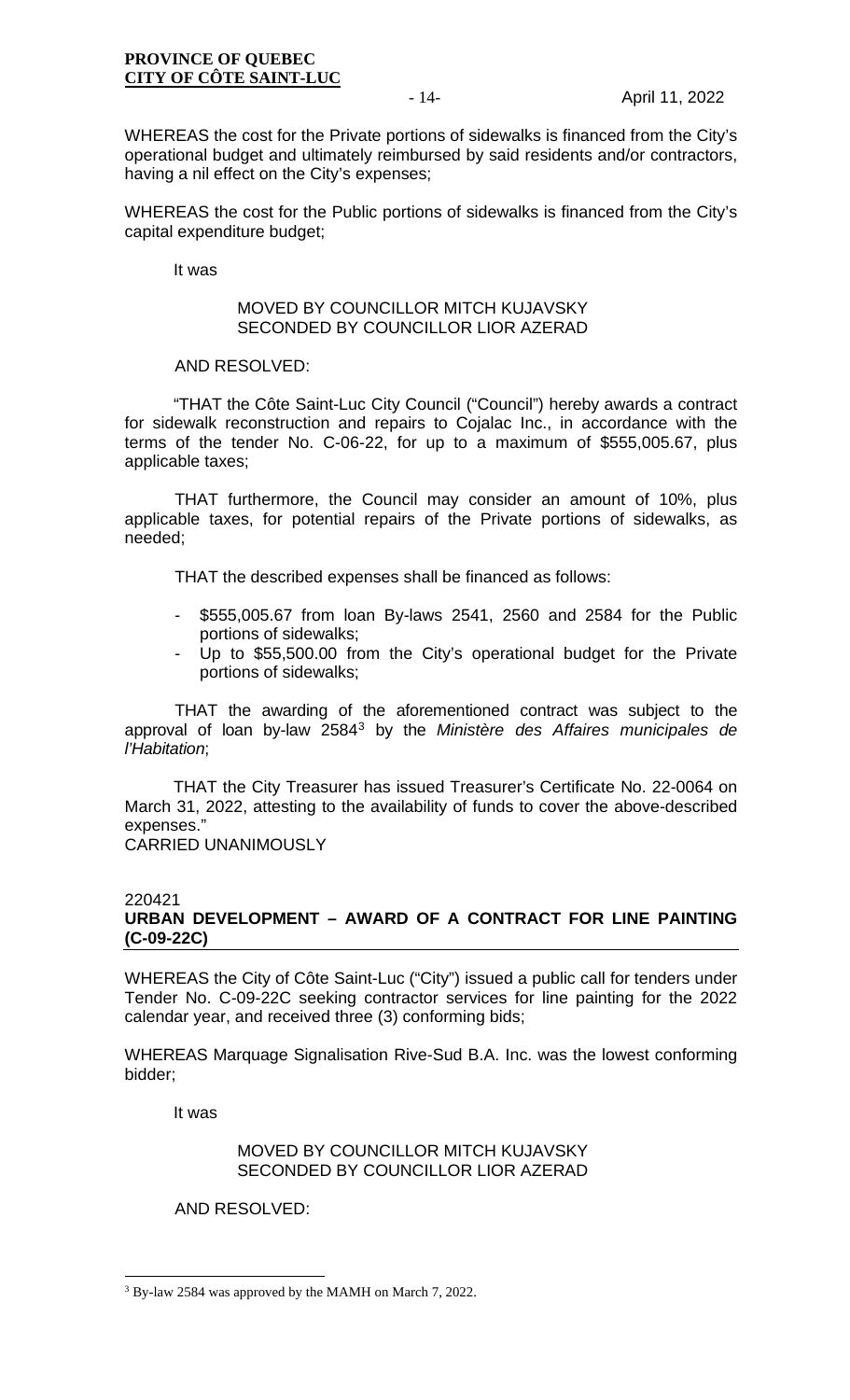"THAT the Côte Saint-Luc City Council hereby awards a contract for line painting services for the 2022 calendar year, in accordance with the terms of tender No. C-09-22C, to Marquage Signalisation Rive-Sud B.A. Inc. for a total amount of \$153,558.00, plus applicable taxes;

THAT the Treasurer's Certificate No. 22-0071 dated March 31, 2022, has been issued by the City Treasurer attesting to the availability of funds to cover the above-described expenses." CARRIED UNANIMOUSLY

#### 220422

## **URBAN DEVELOPMENT – APPROVAL OF A CHANGE ORDER FOR THE CONTRACT FOR CONTRACTOR SERVICES RELATED TO THE PUBLIC WORKS YARD RENOVATION (C-08-20-21C)**

WHEREAS the City of Côte Saint-Luc ("City") issued a public call for tenders for contractor services related to the Public Works renovation under tender No. C-08-20-21C and awarded the contract to Construction Morival Ltée, the lowest conforming bidder;

WHEREAS the City also approved a contingency of 5% from the amount of the contract, in the amount of \$55,445.46, plus applicable taxes;

WHEREAS a first change order was approved by the City in the amount of \$45,378.38, plus applicable taxes;

WHEREAS a second change order in the amount of \$14,500.00, plus applicable taxes, for unforeseen elements of the project is required to complete the work;

WHEREAS the cumulative amount of the two (2) change orders is higher than the contingency approved previously and the delegated authority, therefore council's approval is required;

It was

## MOVED BY COUNCILLOR MITCH KUJAVSKY SECONDED BY COUNCILLOR LIOR AZERAD

#### AND RESOLVED:

"THAT the Côte Saint-Luc City Council hereby approves the second change order under tender No. C-08-20-21C for contractor services for the Public Works yard renovation in the amount of \$14,500.00, plus applicable taxes;

THAT the described expenses shall be financed as follows:

- \$9,588.40 from the contingency already approved by Council when the contract was awarded;
- \$4,911.60 from the operating budget;

THAT the City Treasurer has issued Treasurer's Certificate No. 22-0063 on March 21, 2022 attesting to the availability of funds to cover the above-described expenses."

CARRIED UNANIMOUSLY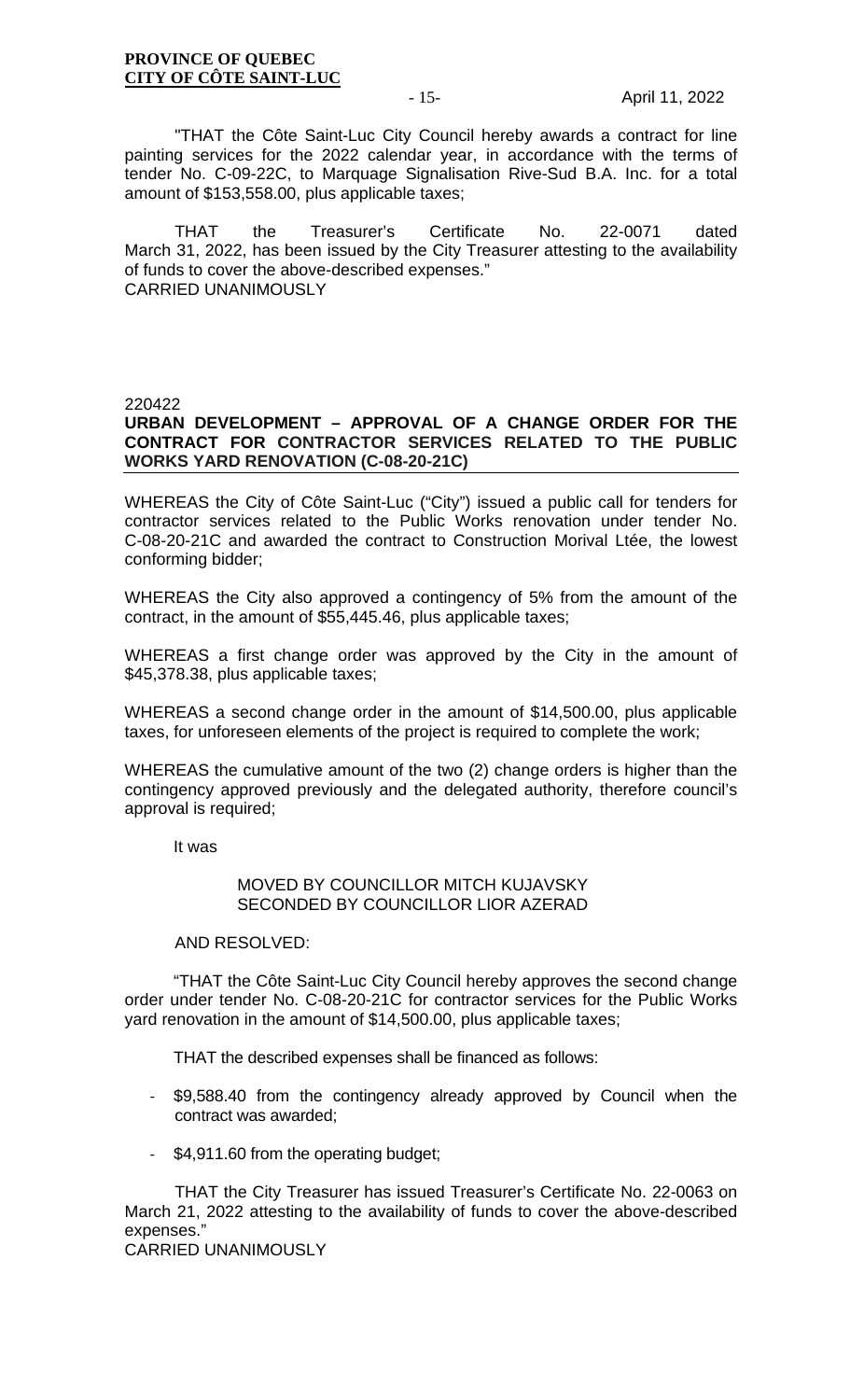#### 220423

## **URBAN DEVELOPMENT – AWARDING OF A CONTRACT FOR REPAVING A WALKWAY AND INSTALLING STONE STEPS AT YITZHAK RABIN PARK (K-40-22)**

WHEREAS the City of Côte Saint-Luc ("City") wishes to award a contract for repaving a walkway and installing some stone steps at Yitzhak Rabin Park;

WHEREAS the City requested quotes and negotiated with two (2) suppliers who perform this type of work;

WHEREAS as per Article 12.1 of the City's By-law concerning contract management, the City is permitted to award a contract by mutual agreement for an amount between \$25,000 and \$100,000, if it is in the best interest of the City (criteria (d));

It was

## MOVED BY COUNCILLOR MITCH KUJAVSKY SECONDED BY COUNCILLOR LIOR AZERAD

#### AND RESOLVED:

"THAT the Côte Saint-Luc City Council hereby awards a contract to Catalogna Construction (9372-2171 Québec Inc.) for the repaving of a walkway and installation of some stone steps at Yitzhak Rabin Park, for a total amount of \$58,630.00, plus applicable taxes;

THAT the described expenses shall be financed from the City's Restricted Cumulative Surplus – Small Parks Projects;

THAT Treasurer's Certificate No. 22-0066 dated March 29, 2022, has been issued by the City Treasurer attesting to the availability of funds to cover the above-described expenses.''

CARRIED UNANIMOUSLY

COUNCILLOR MIKE COHEN RETURNED TO THE MEETING

#### 220424

**RESOLUTION TO ADOPT THE SECOND DRAFT ZONING BY-LAW NO. 2217-JJJ-P2 TO BE ENTITLED: "BY-LAW 2217-JJJ-P2 TO AMEND THE ZONING BY-LAW NO. 2217 OF THE CITY OF CÔTE SAINT-LUC IN ORDER TO REPLACE THE CURRENT TABLES OF USES AND NORMS FOR ZONES CC-3, CD-1, CD-5 AND CD-8 WITH NEW TABLES OF USES AND NORMS"**

WHEREAS a Notice of Motion of the present By-law was given at the Council Meeting held on March 14, 2022;

WHEREAS the first draft by-law was adopted by Council on March 14, 2022;

WHEREAS after public notice was given, a written consultation was held from March 23, 2022, to April 7, 2022, regarding the proposed by-law amendment.

It was

MOVED BY COUNCILLOR MITCH KUJAVSKY SECONDED BY COUNCILLOR SIDNEY BENIZRI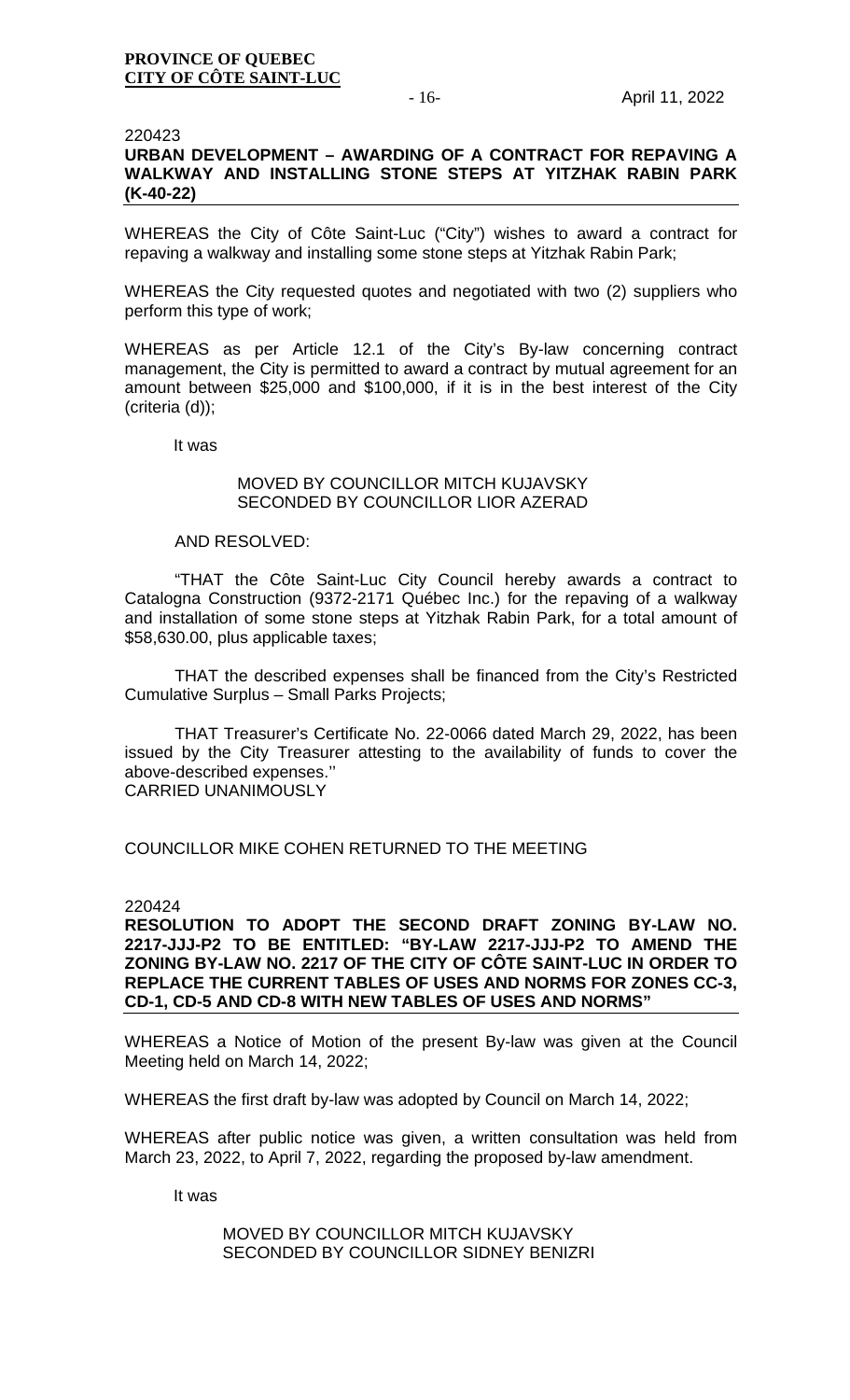#### AND RESOLVED:

"THAT in conformity with the *Act respecting Land Use and Development* (C.Q.L.R., Chapter A-19.1) the Côte Saint-Luc City Council hereby adopts the second draft By-Law No. 2217-JJJ-P2 to be entitled: "By-law 2217-JJJ-P2 to amend the Zoning by-law No. 2217 of the City of Côte Saint-Luc in order to replace the current tables of uses and norms for zones CC-3, CD-1, CD-5 and CD-8 with new tables of uses and norms."

CARRIED UNANIMOUSLY

#### 220425

## **NOTICE OF MOTION – DRAFT BY-LAW NO. 2596 TO BE ENTITLED: "BY-LAW CONCERNING SPECIFIC CONSTRUCTION, ALTERATION OR OCCUPANCY PROPOSAL FOR AN IMMOVABLE (SCAOPI)"**

Councillor Mitch Kujavsky gave notice of motion that draft By-Law 2596 to be entitled: "By-law concerning specific construction, alteration or occupancy proposal for an immovable (SCAOPI)" will be presented at a later meeting for adoption.

Councillor Kujavsky then explained the object of the proposed by-law 2596 which is to allow Council, upon application and under particular conditions, to authorize the specific construction, alteration or occupancy proposals for an immovable, that may derogate from specific urban planning by-laws.

#### 220426

## **RESOLUTION TO ADOPT DRAFT BY-LAW 2596 TO BE ENTITLED: "BY-LAW CONCERNING SPECIFIC CONSTRUCTION, ALTERATION OR OCCUPANCY PROPOSAL FOR AN IMMOVABLE (SCAOPI)"**

It was

## MOVED BY COUNCILLOR MITCH KUJAVSKY SECONDED BY COUNCILLOR OREN SEBAG

#### AND RESOLVED:

"THAT in conformity with the *Act respecting Land Use and Development*, the Council of the City of Côte Saint-Luc hereby adopts the draft By-Law No. 2596 to be entitled: "By-law concerning specific construction, alteration or occupancy proposal for an immovable (SCAOPI);

THAT In conformity with section 125, paragraph 2 of the *Land Use Planning and Development Act*, Council hereby delegates to the City Clerk the power to set the date, time and place of the Public Consultation meeting." CARRIED BY THE MAJORITY OF VOTES WITH COUNCILLORS LIOR AZERAD AND SIDNEY BENIZRI BOTH DISSENTING

COUNCILLOR COHEN LEFT THE MEETING

220427 **URBAN PLANNING – SITE PLANNING AND ARCHITECTURAL INTEGRATION PROGRAMS (SPAIP) – 5621 MCMURRAY – CÔTE SAINT-LUC**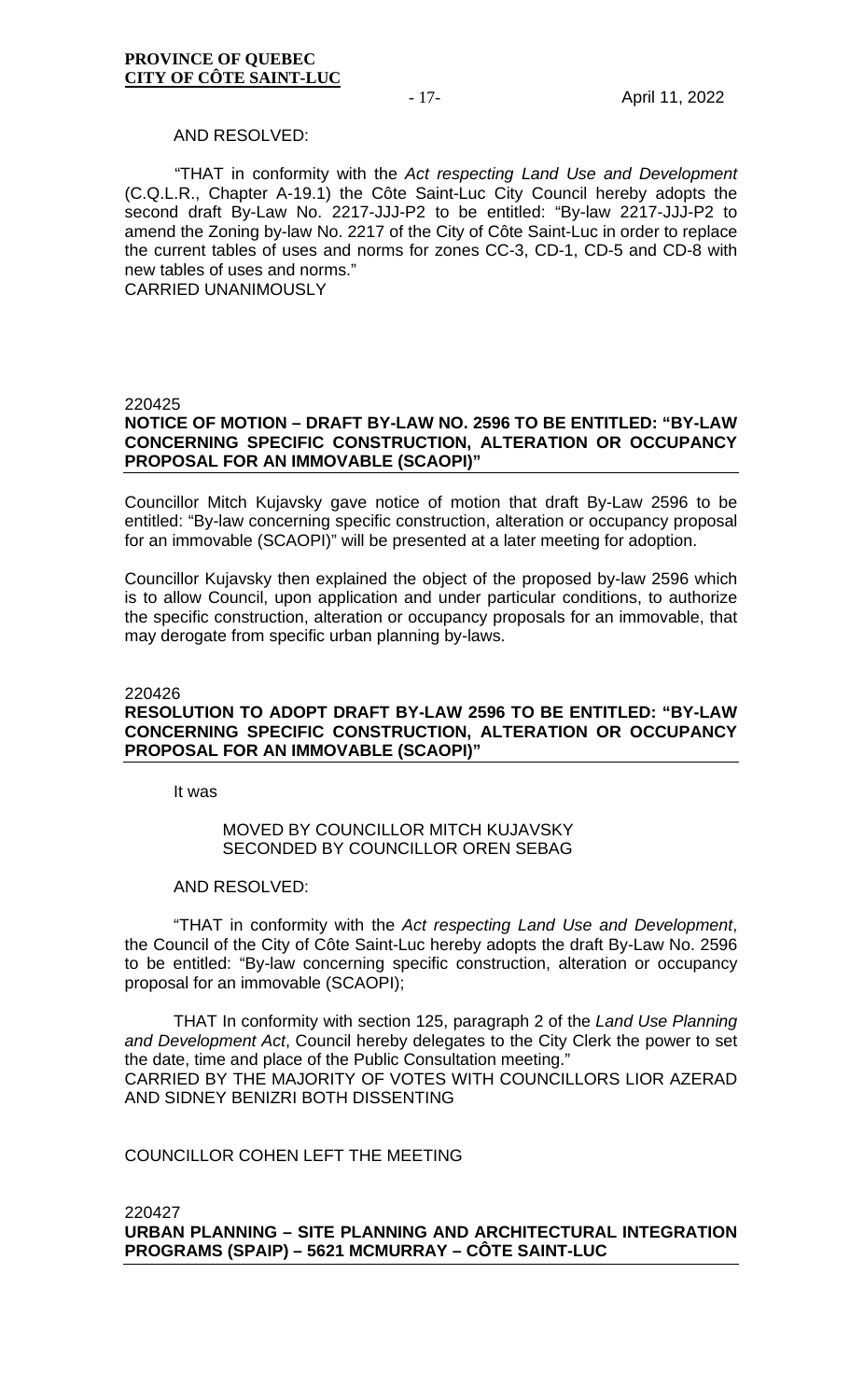It was

#### MOVED BY COUNCILLOR MITCH KUJJAVSKY SECONDED COUNCILLOR LIOR AZERAD

AND RESOLVED:

"THAT the site planning and architectural integration program showing an extension to the existing institutional building on lot 1 053 257 and prepared by Yves Woodrough Architectes Inc. for the Planning Advisory Committee meeting of September 23, 2021, and revised on March 4, 2022, be approved according to the provisions of Chapter 14 of by-law 2217, of the City of Côte Saint-Luc." CARRIED UNANIMOUSLY

#### 220428 **URBAN PLANNING – SITE PLANNING AND ARCHITECTURAL INTEGRATION PROGRAMS (SPAIP) – 5783 LEGER – CÔTE SAINT-LUC**

It was

## MOVED BY COUNCILLOR MITCH KUJAVSKY SECONDED COUNCILLOR LIOR AZERAD

#### AND RESOLVED:

"THAT the site planning and architectural integration program showing a second storey addition to an existing, Detached, Single-Family Dwelling on lot 1 052 492 at 5783 Leger and prepared by Alt & Agapi Architectes, for the Planning Advisory Committee meeting of March 15, 2022, and revised on April 1, 2022, be approved according to the provisions of Chapter 14 of by-law 2217, of the City of Côte Saint-Luc."

CARRIED UNANIMOUSLY

#### 220429 **URBAN PLANNING – SITE PLANNING AND ARCHITECTURAL INTEGRATION PROGRAMS (SPAIP) – 6670 THE AVENUE – CÔTE SAINT-LUC**

It was

## MOVED BY COUNCILLOR MITCH KUJAVSKY SECONDED COUNCILLOR SIDNEY BENIZRI

## AND RESOLVED:

"THAT the site planning and architectural integration program showing the installation of two new signs on a Mixed Dwelling on lot 6 123 432 at 6670 The Avenue and prepared by Solutions Media, for the Planning Advisory Committee meeting of March 15, 2022, be approved according to the provisions of Chapter 14 of by-law 2217, of the City of Côte Saint-Luc." CARRIED UNANIMOUSLY

220430 **URBAN PLANNING – SITE PLANNING AND ARCHITECTURAL INTEGRATION PROGRAMS (SPAIP) – 6885 EDISON – CÔTE SAINT-LUC**

It was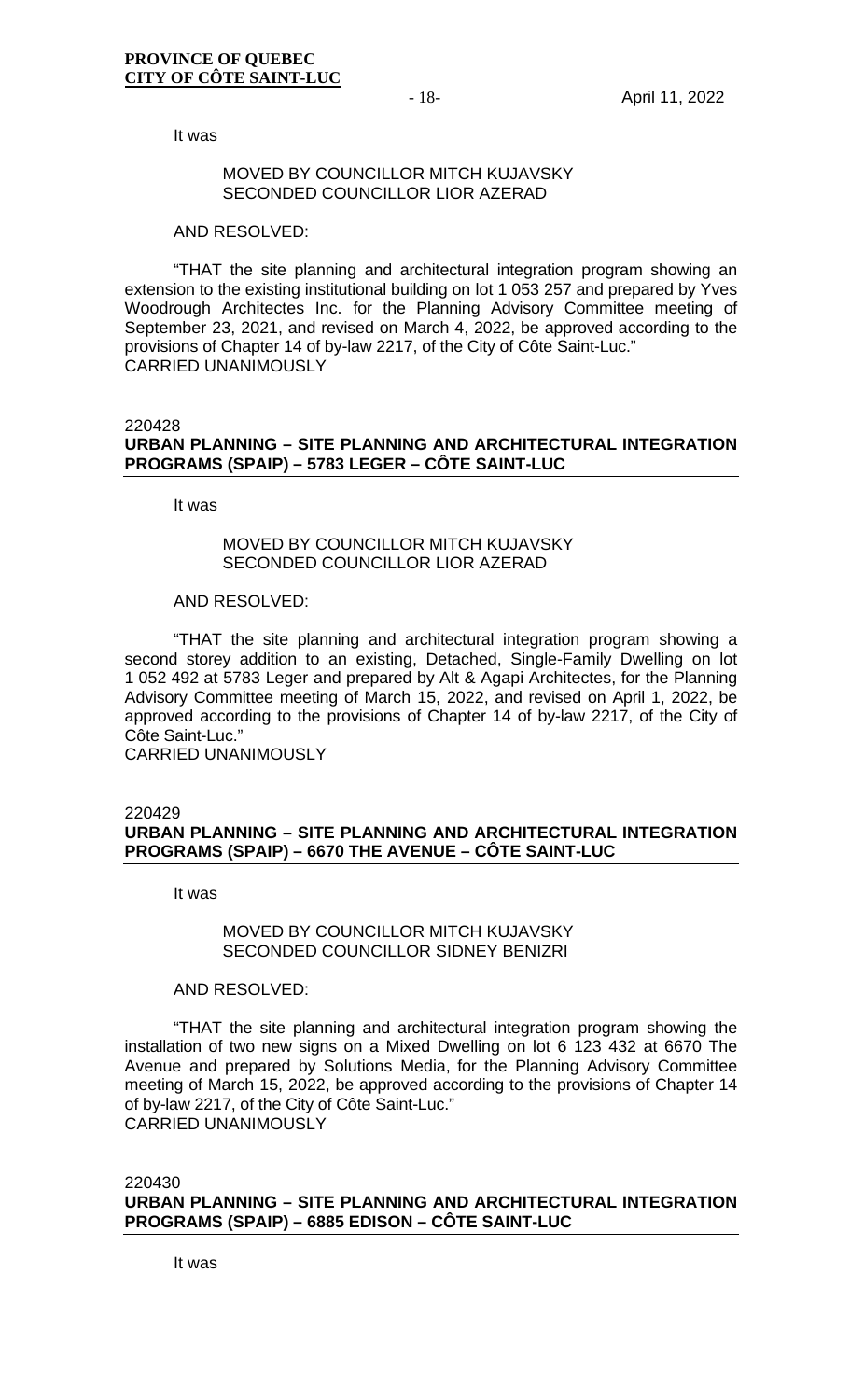#### MOVED BY COUNCILLOR MITCH KUJAVSKY SECONDED COUNCILLOR SIDNEY BENIZRI

AND RESOLVED:

"THAT the site planning and architectural integration program showing a second storey addition to an existing, Detached, Single-Family Dwelling on lot 1 561 851 and prepared by George Elbaz Architecte for the Planning Advisory Committee meeting of March 15, 2022, be approved according to the provisions of Chapter 14 of by-law 2217, of the City of Côte Saint-Luc." CARRIED UNANIMOUSLY

#### 220431 **URBAN PLANNING – MINOR EXEMPTION – 5621 MCMURRAY – CÔTE SAINT-LUC**

It was

#### MOVED BY COUNCILLOR MITCH KUJAVSKY SECONDED COUNCILLOR LIOR AZERAD

#### AND RESOLVED:

"THAT in accordance with the provisions of by-law G18-0005, the request for a Minor Exemption regarding the property located at 5621 McMurray, Lot 1 053 257, be and is hereby approved, the whole as more amply delineated hereunder:

The request is to allow the construction of an extension to the existing Institutional building:

- 1) With a maximum total Land Coverage of 36.3% instead of the maximum permitted Land Coverage of 35%;
- 2) With a minimum of 65 parking spaces instead of a minimum of 75 parking spaces required for 112 employees, according to the calculation of 1 parking space per one and a half employees;
- 3) With exterior parking spaces that have a minimum length of 5.50m (18 ft.) instead of the minimum required length of 6.09m (20 ft.);
- 4) With a parking aisle width (for the section of the parking lot facing Guelph) of a minimum of 5.18m (17 ft.), instead of the minimum required parking aisle width of 5.48m (18 ft.); and
- 5) With under 5% of landscaping for the portion of the parking lot facing Guelph and not including either feature of a border at the edge with a minimum dimension of 2m or a dividing strip with a minimum width of 2m.

The whole notwithstanding the provisions of Zoning By-law No. 2217 Annex "B" (zone IR-6), Article 7-3-1 Table 2, Article 7-5-1, Article 7-5-3, and Article 7-5-11. CARRIED UNANIMOUSLY

#### 220432 **URBAN PLANNING – MINOR EXEMPTION – 6885 EDISON – CÔTE SAINT-LUC**

It was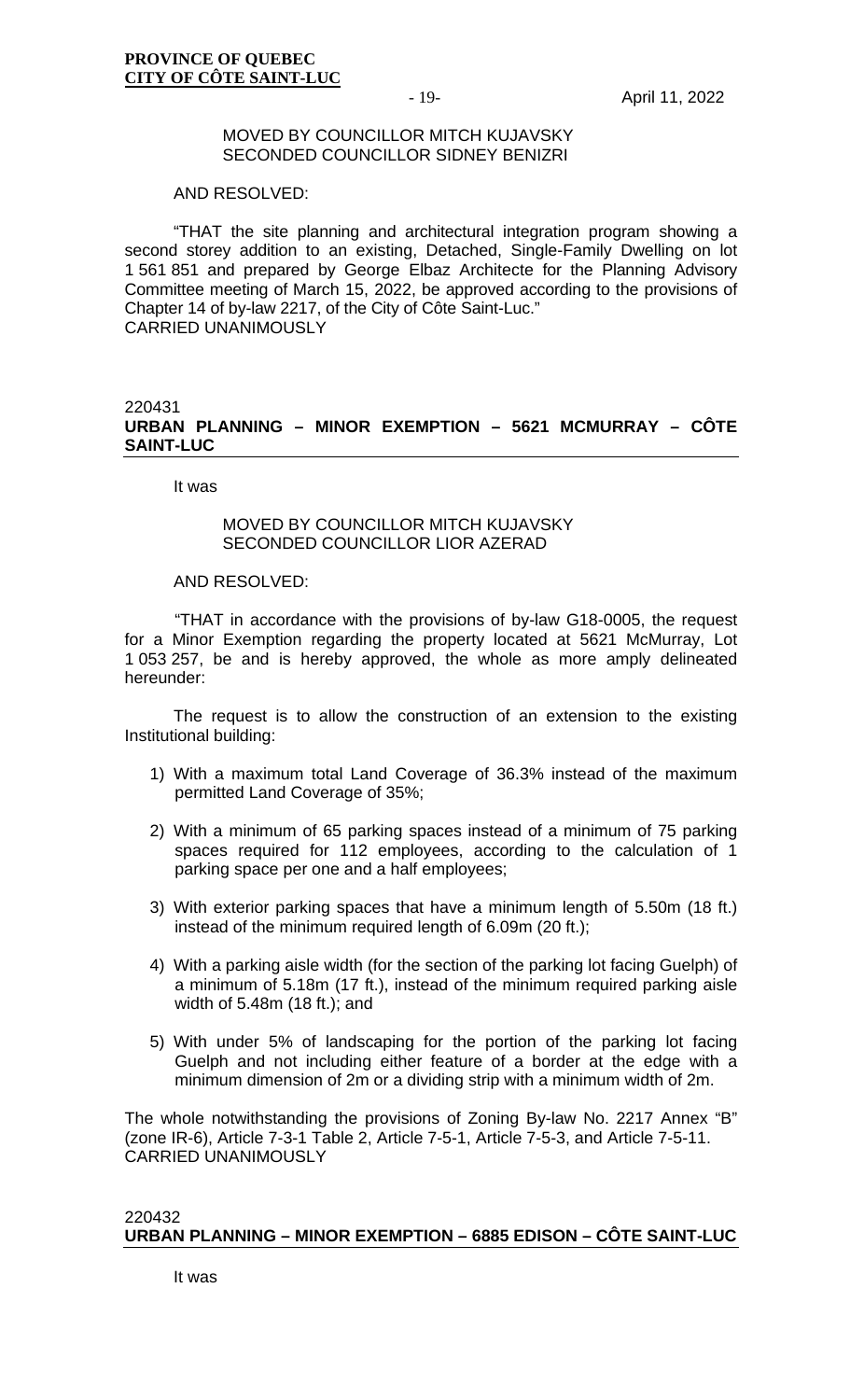#### MOVED BY COUNCILLOR MITCH KUJAVSKY SECONDED COUNCILLOR SIDNEY BENIZRI

#### AND RESOLVED:

"THAT in accordance with the provisions of by-law G18-0005, the request for a Minor Exemption regarding the property located at 6885 Edison, Lot 1 561 851, be and is hereby approved, the whole as more amply delineated hereunder:

The request is:

- To allow the Detached, Single-Family Dwelling, built in 1966 under permit number 1966-02560, to maintain its current Front Setback of 5.43m (17.8 ft.) instead of the minimum required Front Setback of 6.09m (20 ft.), and to maintain its current Rear Setback of 9.61m (31.5 ft.) instead of the minimum required Rear Setback of 9.9m (32.48 ft.); and
- To allow the construction of a partial front extension and second storey addition to be built along the existing Front Setback of 5.43m (17.8 ft.) and the existing Rear Setback of 9.61m (31.5 ft.), instead of the minimum required Front Setback of 6.09m (20 ft.) and the minimum required Rear Setback of 9.9m (32.48 ft.).

The whole notwithstanding the provisions of Zoning By-law No. 2217 Annex "B" (zone RU-31), Article 4-4-1 and Article 4-4-3. CARRIED UNANIMOUSLY

#### 220433

## **RESOLUTION TO ESTABLISH THE STANCE OF THE CITY OF CÔTE SAINT-LUC COUNCIL ON ISSUES TO BE PRESENTED AT THE MONTREAL URBAN AGGLOMERATION COUNCIL MEETING**

WHEREAS according to section 4 of *An Act respecting the exercise of certain municipal powers in certain urban agglomerations* (C.Q.L.R., c. E-20.001) (hereinafter "the Act"), the urban agglomeration of Montreal is made up *inter alia*, of the City of Côte Saint-Luc since January 1, 2006;

WHEREAS according to section 58 of the Act, every central municipality has an urban agglomeration council, the nature, composition and operating rules of which are set out in an order in council and that this agglomeration council constitutes a deliberative body of the municipality;

WHEREAS under section 59 of the Act, every municipality must be represented on the urban agglomeration council;

WHEREAS according to section 61 of the Act, at a meeting of the council of a related municipality, the Mayor informs the council of the matters that are to be considered at a future meeting of the urban agglomeration council, sets out the position the Mayor intends to take on any matter referred to at the urban agglomeration council meeting, discusses that position with the other members present and proposes the adoption of a resolution establishing the council's stance;

WHEREAS agglomeration council meetings may be held in March 2022 for which members of the municipal council shall establish the stance that it wishes to take;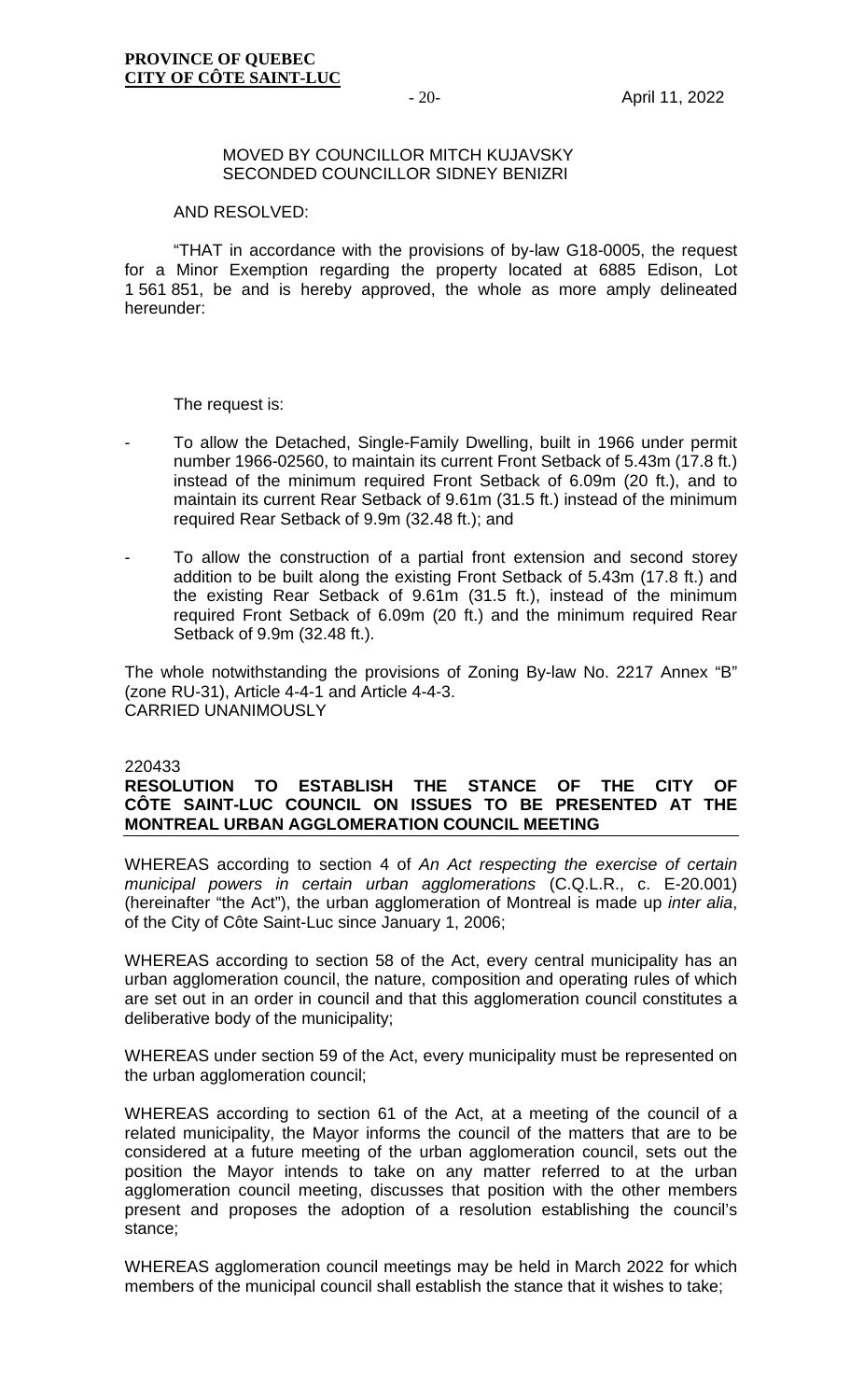It was

#### MOVED BY COUNCILLOR OREN SEBAG SECONDED BY COUNCILLOR ANDEE SHUSTER

#### AND RESOLVED

"THAT Council take the following stance in view of any Agglomeration Council meetings to be held in March 2022 as follows:

to authorize the Mayor or his duly authorized replacement to make any decisions he deems necessary and in the best interest of the City of Côte Saint-Luc and its residents regarding the items on the agenda of the Agglomeration Council meetings to be held in March 2022 based on the information to be presented during those meetings."

CARRIED UNANIMOUSLY

## **OTHER BUSINESS**

## **ISREAL DAY RALLY – COUNCILLOR LIOR AZERAD**

Councillor Azerad announced that the above-mentioned event shall take place on May 5, 2022, in downtown Montreal, at Cabot Square.

## **ANNUAL JANE'S WALK – COUNCILLOR MITCH KUJAVSKY**

Councillor Mitch Kujavsky announced that the above-mentioned event shall take place on Sunday, May 8, 2022, at 11:00 am.

#### **SECOND QUESTION PERIOD**

No (new) questions were asked.

MAYOR MITCHELL BROWNSTEIN ENTERED THE ROOM AND ONCE AGAIN, PRESIDED OVER THE MEETING.

## 220434 **APPROVAL OF THE ADJOURNMENT OF THE MEETING**

It was

MOVED BY COUNCILLOR MITCH KUJAVSKY SECONDED BY COUNCILLOR ANDEE SHUSTER

#### AND RESOLVED:

"THAT Council hereby authorizes the Mayor to declare the Meeting adjourned." CARRIED UNANIMOUSLY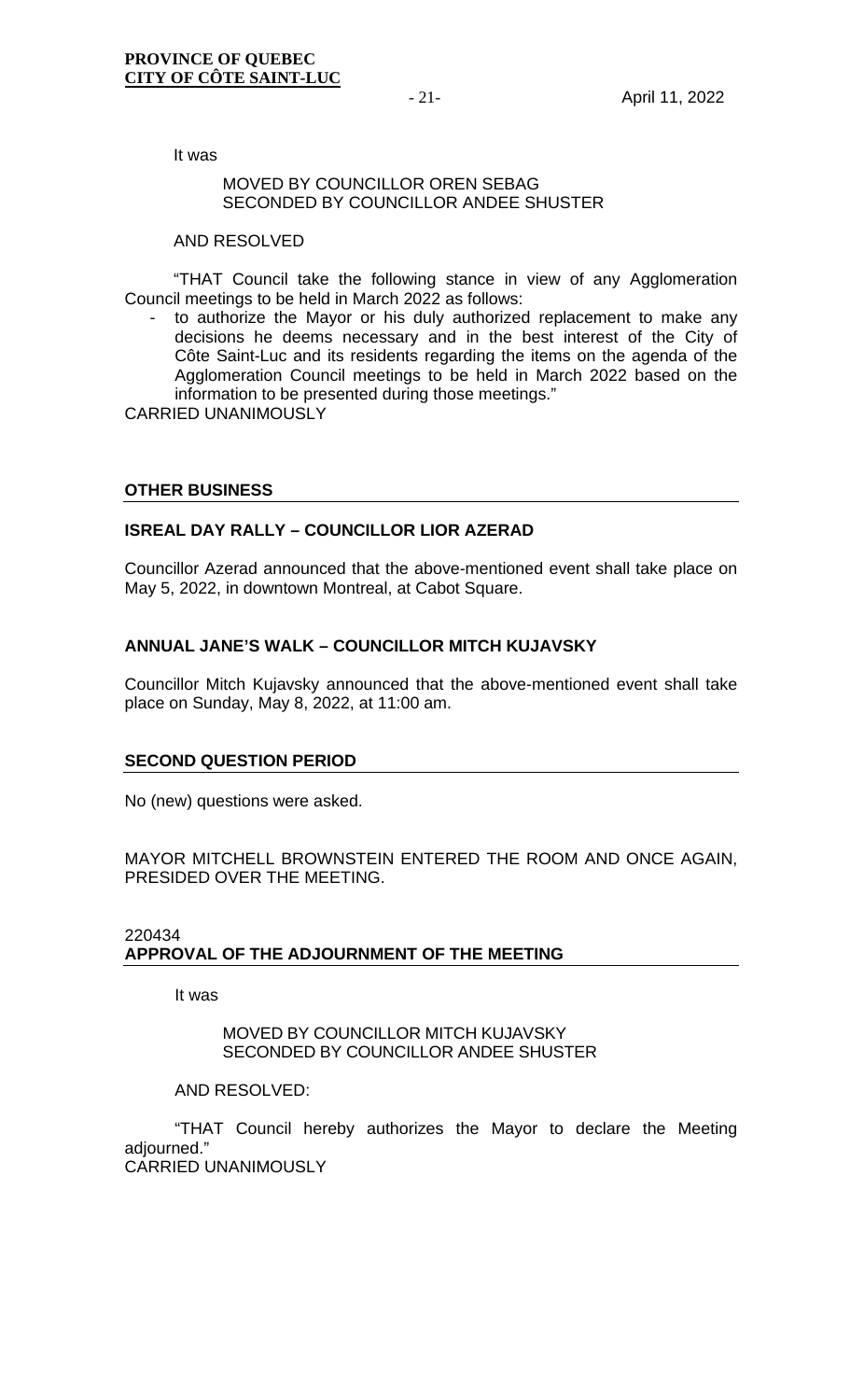## **AT 10:59 P.M. MAYOR BROWNSTEIN DECLARED THE MEETING ADJOURNED.**

\_\_\_\_\_\_\_\_\_\_\_\_\_\_\_\_\_\_\_\_\_\_\_ MITCHELL BROWNSTEIN MAYOR

\_\_\_\_\_\_\_\_\_\_\_\_\_\_\_\_\_\_\_\_\_\_\_ JONATHAN SHECTER CITY CLERK

| <b>LIST OF ANNEXES</b>      |                               |                                                        |  |  |  |  |  |
|-----------------------------|-------------------------------|--------------------------------------------------------|--|--|--|--|--|
| <b>Resolution</b><br>number | Corresponding<br><b>Annex</b> | <b>Document</b>                                        |  |  |  |  |  |
| 220414                      | Annex A                       | <b>Auxiliary Employees - White</b><br>Collars - Hiring |  |  |  |  |  |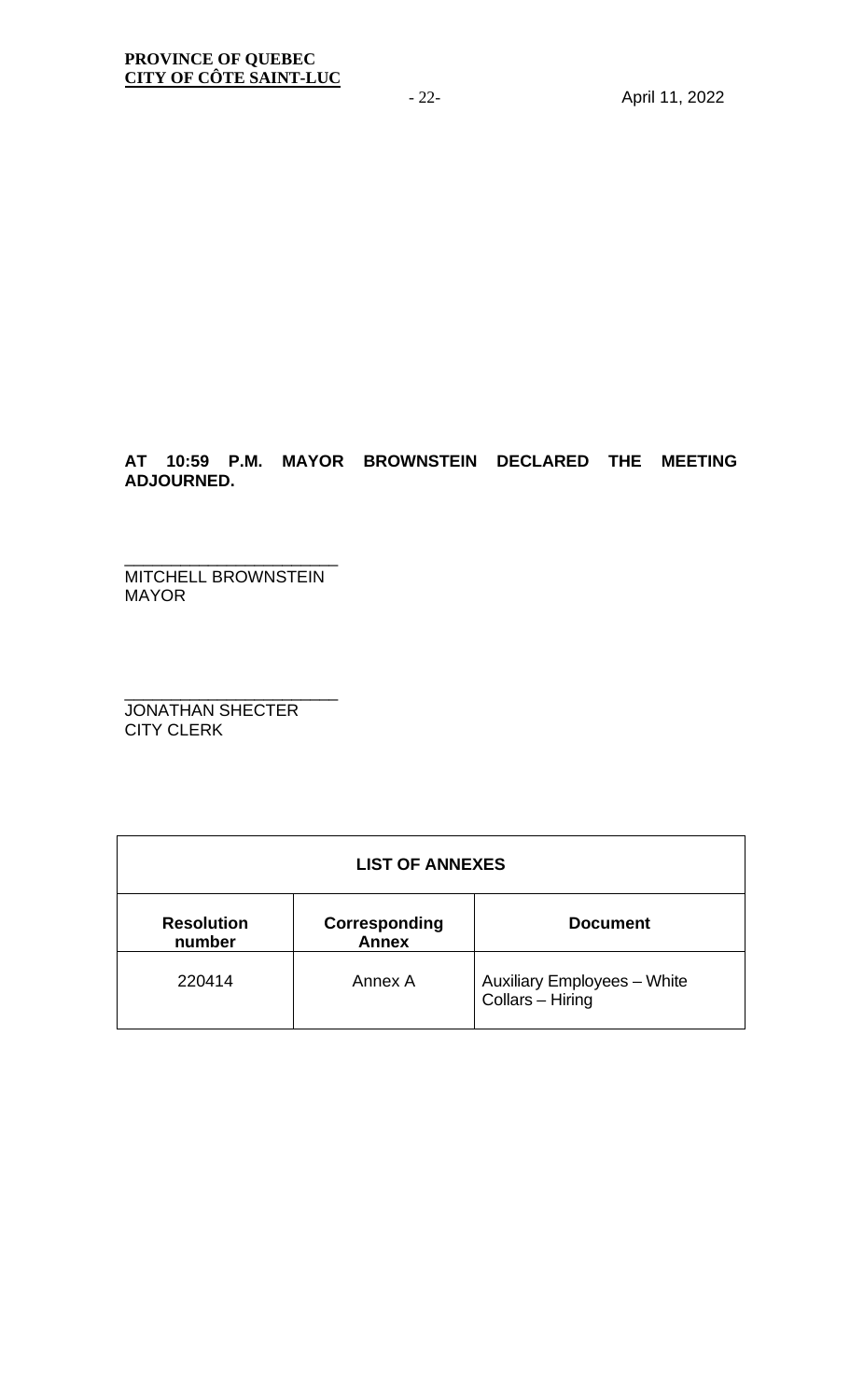# Annex A (04/11/2022) Annexe A

#### **AUXILAIARY EMPLOYEES· WHITE COLLARS · HIRING PARKS AND RECREATION DEPARTMENT CITY OF COTE SAINT-LUC LIST NAMES FROM MARCH 2022 FOR APPROVAL APRIL 2022 COUNCIL**

| <b>NAME OF EMPLOYEE</b> |                   | <b>POSITION / PROGRAM</b> | <b>TRANSFERRING</b>     | <b>RESIDENCY</b> | <b>NUMBER OF</b><br><b>YEARS</b> | <b>HOURLY</b><br><b>RATE</b> | PROJECTED WEEKLY<br><b>WEEKS OF</b><br><b>HOURS</b> |            | <b>APPROX</b><br>ANNUAL          | <b>GENERAL LEDGER</b><br>CODE |
|-------------------------|-------------------|---------------------------|-------------------------|------------------|----------------------------------|------------------------------|-----------------------------------------------------|------------|----------------------------------|-------------------------------|
|                         |                   | <b>OR REPLACEMENT</b>     | FROM-                   |                  |                                  |                              |                                                     |            |                                  |                               |
| <b>LAST NAME</b>        | <b>FIRST NAME</b> | (NAME OF EMPLOYEE)        | <b>WHICH POSITION /</b> |                  | <b>EMPLOYED IN</b>               |                              | <b>EMPLOYMENT</b>                                   |            | <b>EXPENSE until end of 2022</b> |                               |
| <b>Aquatics</b>         |                   |                           |                         |                  |                                  |                              |                                                     |            |                                  |                               |
| Murad                   | Liam              | Pool Supervisor           | Pool Supervisor         | Côte Saint-Luc   | $5^{\circ}$                      | \$19.65                      | 12                                                  | 30         | 7,074.00                         | 02-740-00-112                 |
| Murad                   | Ben               | Lifequard                 | Lifequard               | Côte Saint-Luc   | $\overline{4}$                   | \$18.50                      | 12                                                  | 30         | 6,660.00                         | 02-740-00-112                 |
| Castiel                 | Liam              | Lifeguard                 | Lifeguard               | Côte Saint-Luc   | 3                                | \$17.13                      | 12                                                  | 30         | 6,166.80                         | 02-740-00-112                 |
| Kalin                   | Lev               | Lifeguard                 | Lifeguard               | Côte Saint-Luc   | $\overline{4}$                   | \$18.50                      | 12                                                  | 30         | 6,660.00                         | 02-740-00-112                 |
| Salpeter                | Logan             | Lifeguard                 | Lifequard               | Côte Saint-Luc   | $\overline{2}$                   | \$15.71                      | 12                                                  | 30         | 5,655.60                         | 02-740-00-112                 |
| Dominguez-Dahan         | Mia               | Lifeguard                 | Lifeguard               | Côte Saint-Luc   | $\overline{2}$                   | \$15.71                      | 12                                                  | 30         | 5,655.60                         | 02-740-00-112                 |
| Shitrit                 | Michaela          | Lifeguard                 | Lifequard               | Côte Saint-Luc   | $\overline{2}$                   | \$15.71                      | 12                                                  | 30         | 5,655.60                         | 02-740-00-112                 |
| Laredo                  | Emmanuelle        | Lifequard                 | <b>New</b>              | Côte Saint-Luc   |                                  | 14.29                        | 12                                                  | 30         | 5,144.40                         | 02-740-00-112                 |
| Larredo                 | Daniel            | Lifeguard                 | New                     | Côte Saint-Luc   |                                  | 14.29                        | 12                                                  | 30         | 5,144.40                         | 02-740-00-112                 |
| Mozharov                | Saymon            | Lifeguard                 | New                     | Côte Saint-Luc   |                                  | 14.29                        | 12                                                  | 30         | 5,144.40                         | 02-740-00-112                 |
| Mozharov                | Biatris           | Lifequard                 | New                     | Côte Saint-Luc   |                                  | 14.29                        | 12                                                  | 30         | 5,144.40                         | 02-740-00-112                 |
| Abergel                 | Alexie            | Lifeguard                 | New                     | Côte Saint-Luc   |                                  | 14.29                        | 12                                                  | 30         | 5,144.40                         | 02-740-00-112                 |
| <b>Bacher-Spitzer</b>   | Davida Lieba      | Lifeguard                 | New                     | Côte Saint-Luc   |                                  | 14.29                        | 12                                                  | 30         | 5,144.40                         | 02-740-00-112                 |
| Laredo                  | Sabrina           | Lifequard                 | New                     | Côte Saint-Luc   |                                  | 14.29                        | 12                                                  | 30         | 5,144.40                         | 02-740-00-112                 |
| Dahan                   | Shirel            | Lifeguard                 | New                     | Côte Saint-Luc   |                                  | 14.29                        | 12                                                  | 30         | 5,144.40                         | 02-740-00-112                 |
| Benolo                  | Nathan            | Lifeguard                 | New                     | Côte Saint-Luc   |                                  | 14.29                        | 12                                                  | 30         | 5,144.40                         | 02-740-00-112                 |
| Antebi                  | Aurelie           | Lifeguard                 | New                     | Côte Saint-Luc   |                                  | 14.29                        | 12                                                  | 30         | 5,144.40                         | 02-740-00-112                 |
| Denis                   | Isabella          | Lifeguard                 | New                     | Côte Saint-Luc   |                                  | 14.29                        | 12                                                  | 30         | 5,144.40                         | 02-740-00-112                 |
| Beniyaminov             | Liana             | Camp counsilor            | Lifeguard               | Côte Saint-Luc   |                                  | 14.29                        | 12                                                  | 30         | 5,144.40                         | 02-740-00-112                 |
| Bouhada                 | Eliyah            | Lifeguard                 | New                     | Côte Saint-Luc   |                                  | 14.29                        | 12                                                  | 30         | 5,144.40                         | 02-740-00-112                 |
| Gelfand                 | Amy               | Lifeguard                 | New                     | Côte Saint-Luc   |                                  | 14.29                        | 12                                                  | 30         | 5,144.40                         | 02-740-00-112                 |
| Azran                   | Noah              | Lifequard                 | New                     | Hampstead        |                                  | 14.29                        | 12                                                  | 30         | 5,144.40                         | 02-740-00-112                 |
| Amaral                  | Damien            | Lifeguard                 | Lifeguard               | Montreal         | $\overline{2}$                   | \$15.71                      | 12                                                  | 30         | 5,655.60                         | 02-740-00-112                 |
| Green                   | Julian            | Lifeguard                 | Lifeguard               | Montreal         | 3                                | \$17.13                      | 12                                                  | 30         | 6,166.80                         | 02-740-00-112                 |
| Ruckenstein             | Liva              | Lifeguard                 | Lifeguard               | Montreal         | $\overline{2}$                   | \$15.71                      | 12                                                  | 30         | 5,655.60                         | 02-740-00-112                 |
| Steverman               | Thomas            | Lifeguard                 | Lifeguard               | Montreal         | $\overline{2}$                   | \$15.71                      | 12                                                  | 30         | 5,655.60                         | 02-740-00-112                 |
| Green                   | Eva Marie         | Lifeguard                 | New                     | Montreal         |                                  | 14.29                        | 12                                                  | 30         | 5,144.40                         | 02-740-00-112                 |
| Hachem                  | Leo               | Lifequard                 | New                     | Montreal         |                                  | 14.29                        | 12                                                  | 30         | 5,144.40                         | 02-740-00-112                 |
| Layani                  | Oren              | Lifeguard                 | New                     | Montreal         |                                  | 14.29                        | 12                                                  | 30         | 5,144.40                         | 02-740-00-112                 |
| <b>Skoczylas</b>        | Timothy           | Lifeguard                 | New                     | Montreal         |                                  | 14.29                        | 12                                                  | 30         | 5,144.40                         | 02-740-00-112                 |
| Segal                   | David Jacob       | Lifeguard                 | New                     | Montreal         |                                  | 14.29                        | 12                                                  | 30         | 5,144.40                         | 02-740-00-112                 |
| Mir-Orefice             | Maxime            | Lifeguard                 | New                     | Montreal         | $\overline{2}$                   | 15.71                        | 12                                                  | 30         | 5,655.60                         | 02-740-00-112                 |
| Cruz                    | Oscar             | Lifeguard                 | Lifeguard               | Montreal         | 3                                | \$17.13                      | 12                                                  | 30         | 6,166.80                         | 02-740-00-112                 |
| McMurray                | Cailin            | Lifeguard                 | Lifequard               | Westmount        | $\overline{4}$                   | \$18.50                      | 12                                                  | 30         | 6,660.00                         | 02-740-00-112                 |
| Asenio                  | Lucia             | Lifeguard                 | New                     | Westmount        |                                  | 14.29                        | 12                                                  | 30         | 5,144.40                         | 02-740-00-112                 |
| Montpetit               | Brittany          | Lifeguard                 | Lifequard               | Blainville       | 3                                | \$17.13                      | 12                                                  | 30         | 6,166.80                         | 02-740-00-112                 |
|                         |                   |                           |                         |                  |                                  |                              |                                                     | Sub total: | \$199,342.80                     |                               |

南